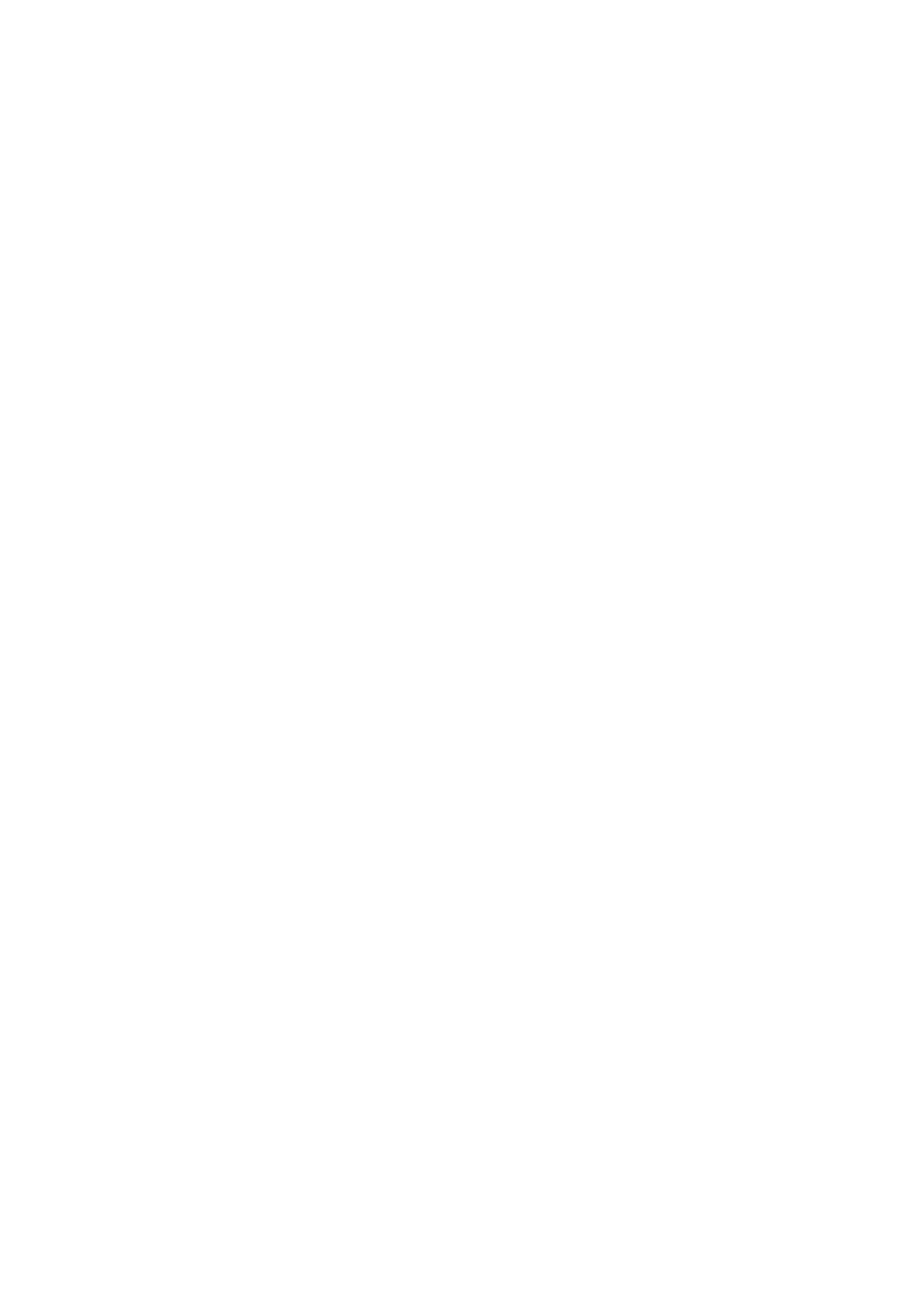### <span id="page-2-0"></span>Key Points

- The Department of Health, Social Services and Public Safety (DHSSPS) is developing new capacity based legislation known as the Mental Capacity Bill. This will fuse mental capacity law and mental health law in a single Bill framework. In the rest of the UK, mental capacity legislation applies to people over 16, and separate mental health legislation applies to children and adults who require formal treatment for a mental disorder.
- The new Bill is designed to protect people who are unable to make a specific decision about their health, welfare or finances. In keeping with the rest of the UK, the DHSSPS proposes that the Bill will generally apply to those aged 16 and over who 'lack capacity'. Special provision to the Bill will be included for children under 16 who require compulsory assessment or treatment of a mental disorder. These children will have access to the same safeguards in the Bill as those over 16 who are subject to the same intervention.
- The proposals regarding the age 16 threshold has been subject to much debate. Part of the difficulty is that children reach maturity and decision making capacity at different stages and are not assumed to have capacity in the same way adults are. Different pieces of law also govern when children can consent to or, make certain decisions for themselves.
- At present, important decisions about a child's welfare are generally taken by those with parental responsibility, and this is laid out in statute in the Children (Northern Ireland) Order, 1995. This states that any decisions should be taken in their best interests and when reaching decisions, consideration must be given to the voice of the child commensurate with the child's maturity. However, an example of an exception to this is that children under 16 are able give their consent to medical treatment if they are assessed as being 'Gillick competent'. This adds further complexity to the issue.
- Two children's rights organisations have concerns about the DHSSPS proposals for under 16s. They argue that the wider exclusion of under 16s from the Bill will impact on vulnerable children, particularly 'mature minors' who lack capacity, such as those with a mental illness. These organisations also have concerns that the majority of children under 16 that are 'voluntary' inpatients will be unable to access the Bill's safeguards - unless formally detained. They also suggest that the proposals go against Bamford's view that "consideration might be given to a rebuttable presumption of capacity in 12-16s", and are not fully compliant with the UN Convention on the Rights of the Child (UNCRC), namely Article 12.
- The DHSSPS state that the application of the Bill reflects assumptions made in current statute law about capacity and consent. It does not believe that the Bill is the vehicle to assess emerging capacity in children, and is reluctant to include provisions that could undermine parental authority or have unforeseen implications on other legislation. The DHSSPS have sought legal advice to ensure that their proposals are compliant with the UNCRC. Their view is that nothing in the UNCRC prohibits the inclusion of a lower age limit. The DHSSPS have proposed a separate, cross-departmental project to examine the issue further. When complete, the outcome may mean that the new Bill is amended.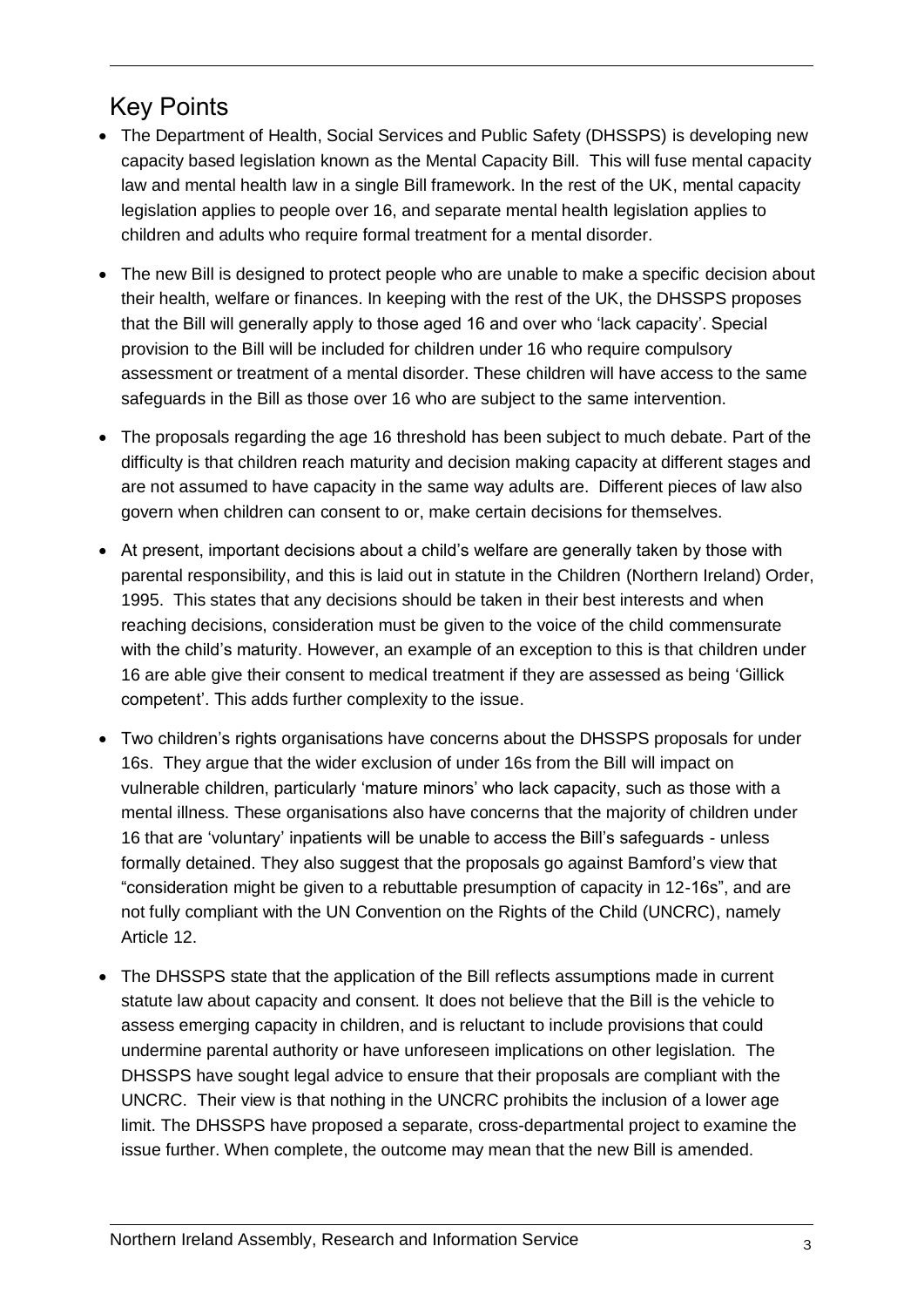### **Contents**

| 1.  |  |  |  |  |
|-----|--|--|--|--|
| 2.  |  |  |  |  |
| 3.  |  |  |  |  |
| 3.1 |  |  |  |  |
| 4.  |  |  |  |  |
| 5.  |  |  |  |  |
| 5.1 |  |  |  |  |
| 5.2 |  |  |  |  |
| 5.3 |  |  |  |  |
| 6.  |  |  |  |  |
| 7.  |  |  |  |  |
| 7.1 |  |  |  |  |
| 7.2 |  |  |  |  |
| 8.  |  |  |  |  |
| 8.1 |  |  |  |  |
| 8.2 |  |  |  |  |
| 8.3 |  |  |  |  |
| 8.4 |  |  |  |  |
| 8.5 |  |  |  |  |
| 8.6 |  |  |  |  |
| 9.  |  |  |  |  |
| 9.1 |  |  |  |  |
|     |  |  |  |  |
|     |  |  |  |  |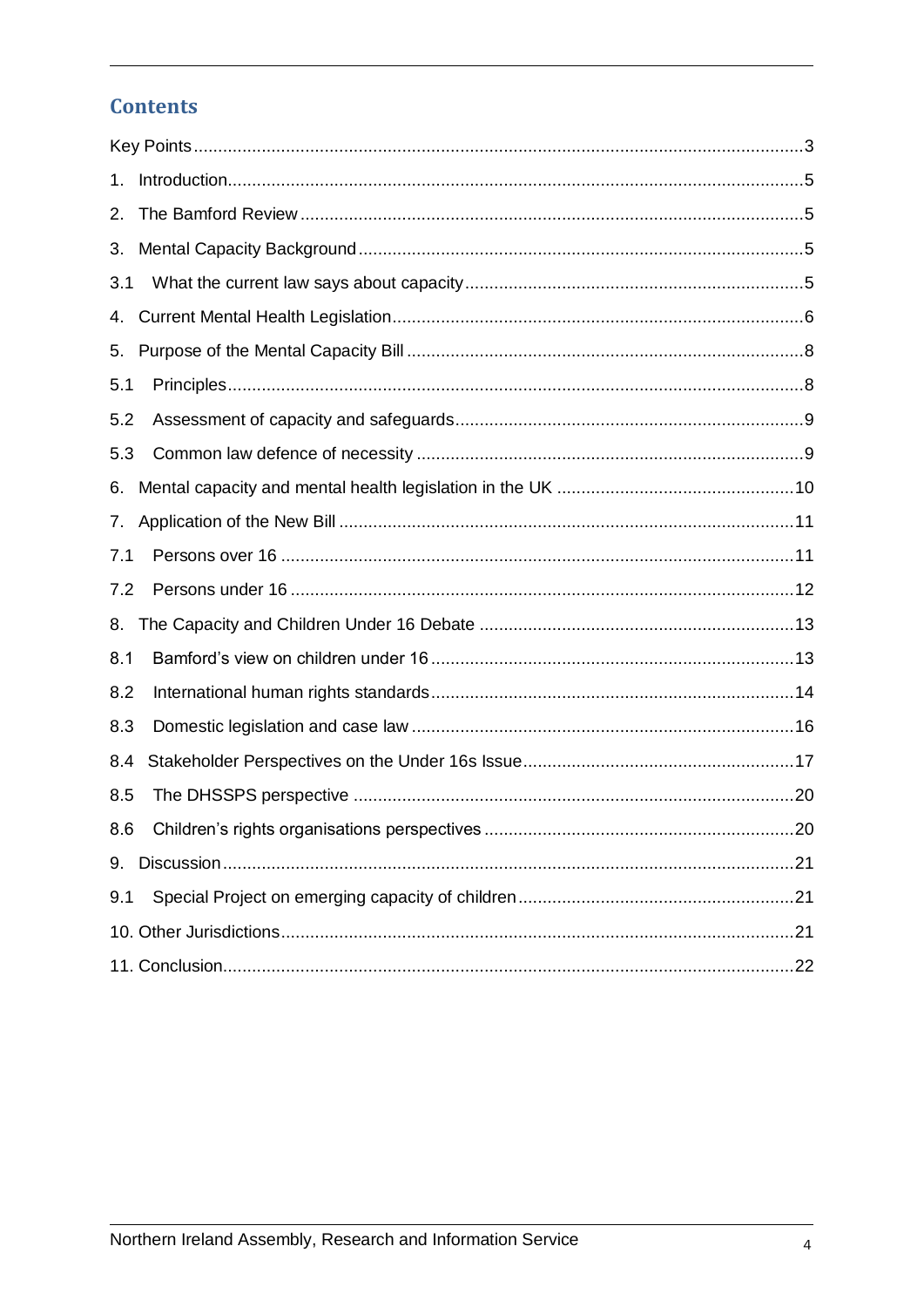### <span id="page-4-0"></span>1. Introduction

The Department of Health, Social Services and Public Safety (DHSSPS) is developing a Mental Capacity Bill which will fuse mental capacity and mental health law into a single Bill framework. Such a pioneering approach is however, not without contention or challenge. This paper explores one such issue – the applicability of the Bill to those under 16 years of age. Following an overview of the purpose of the Bill, the debate about capacity and children under 16 is provided from the perspective of the DHSSPS and from two children's rights organisations; the Children's Law Centre (CLC) and the Northern Ireland Commissioner for Children and Young People (NICCY).

### <span id="page-4-1"></span>2. The Bamford Review

In 2002, the DHSSPS commissioned an independent review of the law and policy affecting people with mental ill-health or a learning disability. This became known as the Bamford Review. In its final report - '*A Comprehensive Legislative Framework*' (2007), the Review recommended that new and modernised mental capacity legislation should be created in the form of a single Bill for Northern Ireland.<sup>1</sup> It also recommended that any new legislation should include 1) enhanced protections for people unable to make decisions for themselves and 2) a set of principles - explicitly written into the legislation, to protect the human rights of those with mental illness or a learning disability.<sup>2</sup>

In 2009, in response to the Bamford Review, the DHSSPS consulted on its legislative proposals.<sup>3</sup> Following this, the then Health Minister announced his intention to prepare a single Bill encompassing mental capacity and mental health provisions.<sup>4</sup>

### <span id="page-4-2"></span>3. Mental Capacity Background

#### <span id="page-4-3"></span>**3.1 What the current law says about capacity**

Mental capacity refers to the ability to make a particular decision at the time when it needs to be made.<sup>5</sup> Capacity is said to be key to a person's autonomy.<sup>6</sup> In order for consent to be valid, the person must be competent to make the decision. In general terms, a person has capacity if they are able to comprehend, retain, use and weigh the information in the decision-making process, and to communicate their decision.<sup>7</sup>

Contrary to other parts of the UK, Northern Ireland does not have legislation to enable an intervention to be made in the life of a person lacking capacity to make their own

<sup>&</sup>lt;sup>1</sup> The Bamford Review of Mental Health and Learning Disability. A Comprehensive Legislative Framework (2007) <http://www.dhsspsni.gov.uk/legal-issue-comprehensive-framework.pdf><br><sup>2</sup>These principles include outcomy, justice, benefit and legat herm

These principles include autonomy, justice, benefit and least harm.

<sup>3</sup> DHSSPS *A Legislative Framework for Mental Capacity and Mental Health Legislation in Northern Ireland*. <sup>4</sup> DHSSPS: Consultation on an Equality Impact Assessment for New Mental Capacity Legislation. Available online at: http://www.dhsspsni.gov.uk/showconsultations?txtid=43469 Website accessed 23.8.12.

<sup>&</sup>lt;sup>5</sup> Mental Health Foundation Website. What is mental capacity? Available online at[:http://www.amcat.org.uk/what\\_is\\_mental\\_capacity/](http://www.amcat.org.uk/what_is_mental_capacity/)

<sup>6</sup> Assessing decision-making capacity: children under 16. Nurse Prescribing. Vol 6, No 6. p266

<sup>7</sup> DHSSPS (2003) Reference Guide to consent for examination, treatment or care, p3.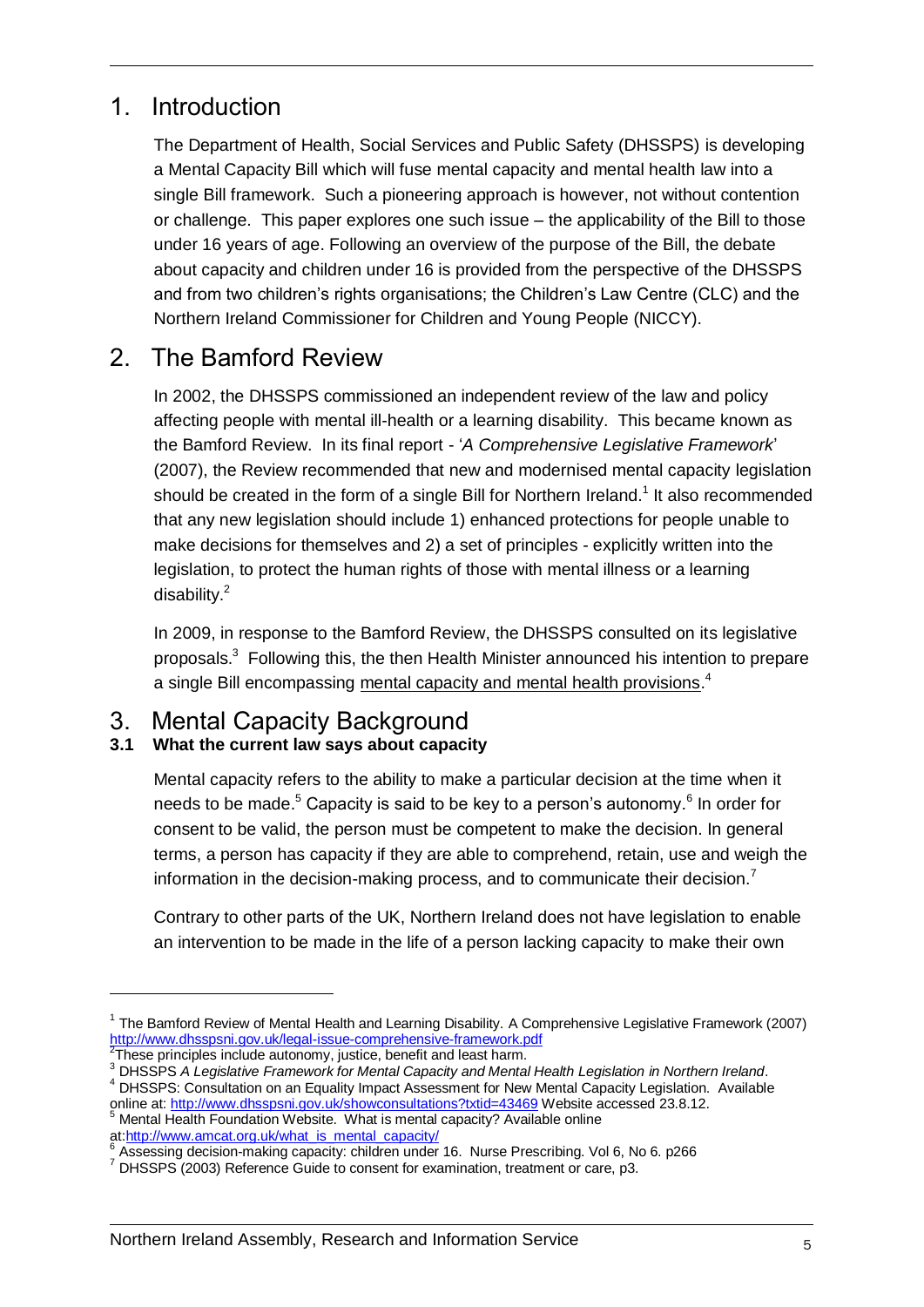decisions. Instead, mental capacity is governed by common law (case law) which presumes that every person has the capacity to make their own decisions, including decisions that are deemed unwise. However, when a person lacks capacity to consent to a decision, others may need to make important decisions or interventions on their behalf. Under common law, such decisions should be taken provided there is a reasonable belief that the person lacks capacity and the intervention is made in the person's best interests.<sup>8</sup>

Individuals who have impaired decision-making ability are among the most vulnerable members of our society. People may never have had, or can lose their capacity to make decisions though illness, injury or disability.<sup>9</sup> This could be the result of a stroke, a brain injury, a mental health problem, dementia, or a learning disability. The ability to make decisions may depend on the nature and severity of the condition, or the difficulty of the decision.<sup>10</sup> In addition, capacity can fluctuate, for example, if a person is in pain and taking medication. A loss of capacity can also be temporary, for example due to drugs or alcohol misuse.

The concept of capacity in terms of the child is particularly complex. Children develop their ability to make decisions at different stages and are not assumed to have capacity in the same way that adults do. Different pieces of law also govern circumstances when children can make certain decisions for themselves, and this is discussed further in sections 7 and 8 of the paper.

### <span id="page-5-0"></span>4. Current Mental Health Legislation

In order to better understand the provisions in the new Bill, it is perhaps useful to outline how mental disorder treatment is currently provided in Northern Ireland.

At present, the Mental Health (Northern Ireland) Order (1986) (MHO) provides the legal framework regarding **the compulsory admission and treatment of patients** suffering from a *mental disorder*. It covers three main areas namely:

- **Compulsory** admission, detention, care and treatment of patients suffering from a *mental disorder*, who pose a serious risk to themselves or others.
- Guardianship and management of the patients' property and affairs.
- Individuals with a mental disorder within the criminal justice system.

This is a very powerful piece of legislation because it has the power to take away an individual's rights; for example to treat them against their will and to deprive them of their liberty.

 $8$  However, this concept can be fraught with difficulty in that there is a risk that substitute decisions makers act "paternalistically".

<sup>&</sup>lt;sup>9</sup> Department of Health (England) website. Mental Capacity. Available online

at:http://webarchive.nationalarchives.gov.uk/+/www.dh.gov.uk/en/SocialCare/Deliveringsocialcare/MentalCapacity /index.htm

<sup>11</sup> General Medical Council (2008) Consent: patients and doctors making decisions together. (Guidance) p28.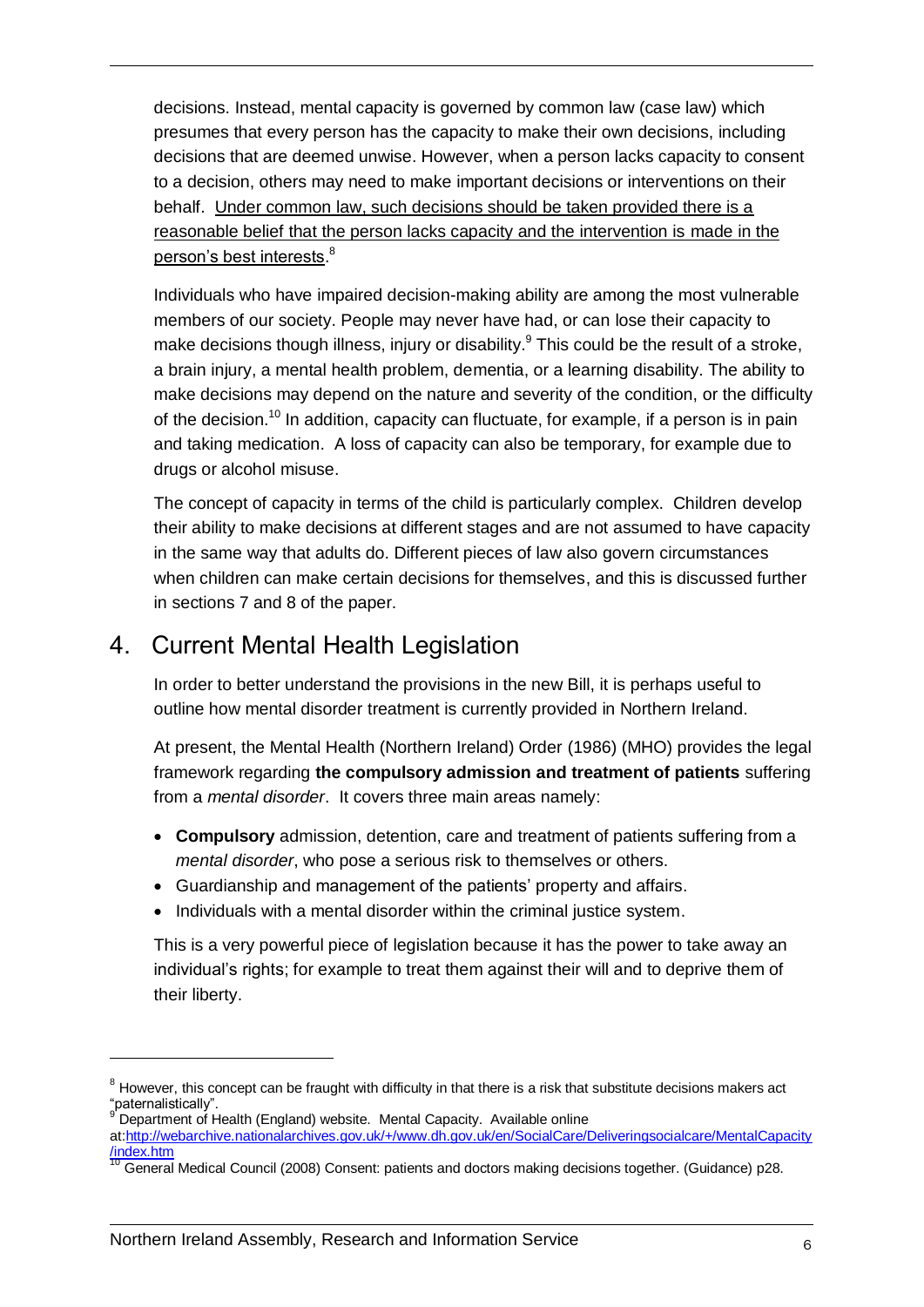Very few patients with a mental disorder<sup>11</sup> are treated as formal patients under the MHO; the majority are treated as voluntary patients. The following diagram shows the two pathways currently used to treat patients in hospital with a mental disorder (as involuntary and voluntary patients).



#### Figure 1. Voluntary and involuntary patients with a mental health disorder

The pathway on the right in Figure 1 concerns voluntary patients. As previously mentioned, the **majority of children and adults who are treated for a mental illness or mental disorder do so on a voluntary basis**, in other words, they are compliant and not resisting treatment. These patients do not fall under the powers of the MHO and they have the same rights as people being treated for physical illnesses. Although the term 'voluntary' implies that the person has given their consent to the treatment, this is not always the case. For example, a patient can be compliant in that they are not resisting, but they may (or may not) have the capacity to give informed consent. This issue is further complicated in relation to children under 16 where the voluntary nature of the patient may be established because someone is exercising parental responsibility and has given their consent on the child's behalf.

The pathway on the left of Figure 1 concerns involuntary patients. These 'formal' patients can be compulsorily detained for assessment and/or treated without their consent under the MHO if they are deemed to have a mental disorder and they present

 $11$  Examples include major depression, schizophrenia, dementia, bipolar disorders, and learning disability. The MHO defines 'mental disorder' as "*mental illness, mental handicap, and any other disorder or disability of mind"*.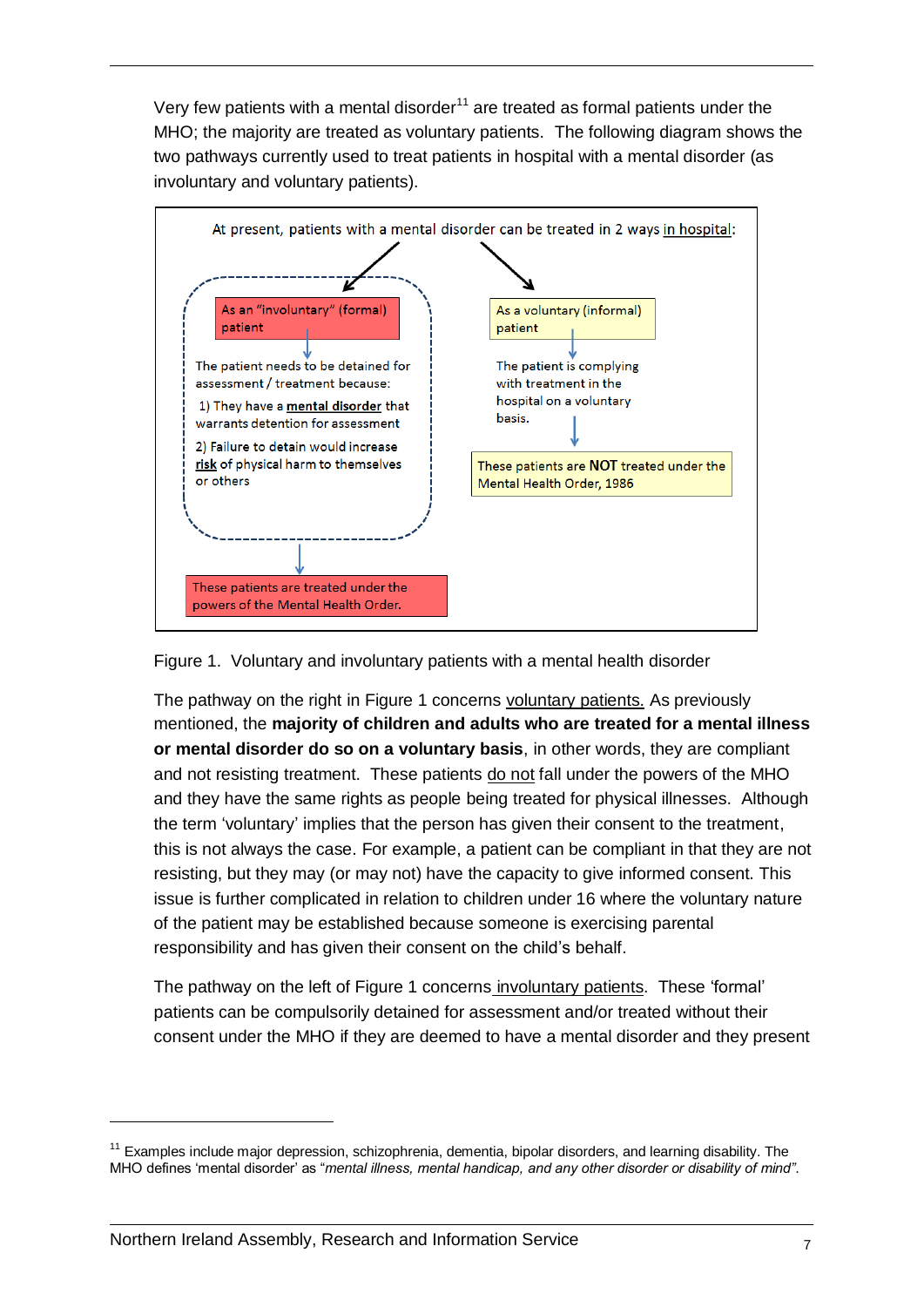a risk to themselves or others.<sup>12</sup> This approach to compulsorily intervene and deprive someone of their liberty is controversial; on the one hand restricting a person's autonomy, yet on the other, seeking to protect the individual (and others) from harm.

In terms of numbers, Departmental data shows that around 1,000 patients were detained at admission under MHO in 2011/12.<sup>13</sup> The number of children under 18 years of age who are subject to the MHO are few and this number is decreasing around 70 children under 18 years of age were detained for treatment in 2011/12.<sup>14</sup>

### <span id="page-7-0"></span>5. Purpose of the Mental Capacity Bill

The main purpose of the new Mental Capacity Bill is to provide a coherent legislative framework for acting for and making decisions on behalf of people who lack capacity and in doing so, provide additional safeguards. These safeguards are designed to protect these individuals in accordance with the seriousness of the intervention being proposed. It is also envisaged that the Bill will reduce the stigma associated with having separate mental health legislation so that people with mental illness are treated on an equal basis to those with physical illnesses. In other words, people over 16 with a mental illness can no longer be compulsorily detained and treated against their will unless they are found to lack capacity.

The Bill will cover everyday decisions such as what to eat, to major decisions that may deprive a person of their liberty. It will apply to the civil population and those within the criminal justice system, and it will have a significant impact on those who work, or care, for people who lack capacity.

#### <span id="page-7-1"></span>**5.1 Principles**

1

The Bill is based on a set of principles; the main one being 'autonomy'. This principle aims to empower individuals to exercise their own mental capacity. In keeping with this, the Department proposes to introduce a *statutory presumption of mental capacity*– that is, that people have the right to make their own decisions, and be responsible for them, until there is evidence that the person lacks capacity.<sup>15</sup> The principle of best interests will also underpin the Bill. This includes for example, taking the wishes of person who lacks capacity into account and enabling them to participate as far as possible in the decision making process.

 $12$  The Order contains provisions in relation to some individuals who may, because of the nature and degree of their mental disorder, place themselves and or/others at risk. When this occurs, and when the individual is deemed to be unable or unwilling to accept care and treatment, the law places a responsibility on certain health and social care professionals and others to intervene.

<sup>&</sup>lt;sup>13</sup> DHSSPS NI Hospital Statistics: Mental Health and Learning Disability, p17.

<sup>&</sup>lt;sup>14</sup> Data obtained from C. Harper via correspondence with RQIA FoI request. In 2009/10 115 children under 18 were receiving treatment under the MHO, in 2010/11 there were 101 children, and in 2011/12 70 children were being treated under the MHO.

<sup>&</sup>lt;sup>15</sup> DHSSPS (2010) Mental Capacity (Health, Welfare and Finance) Bill Equality Impact Assessment, p?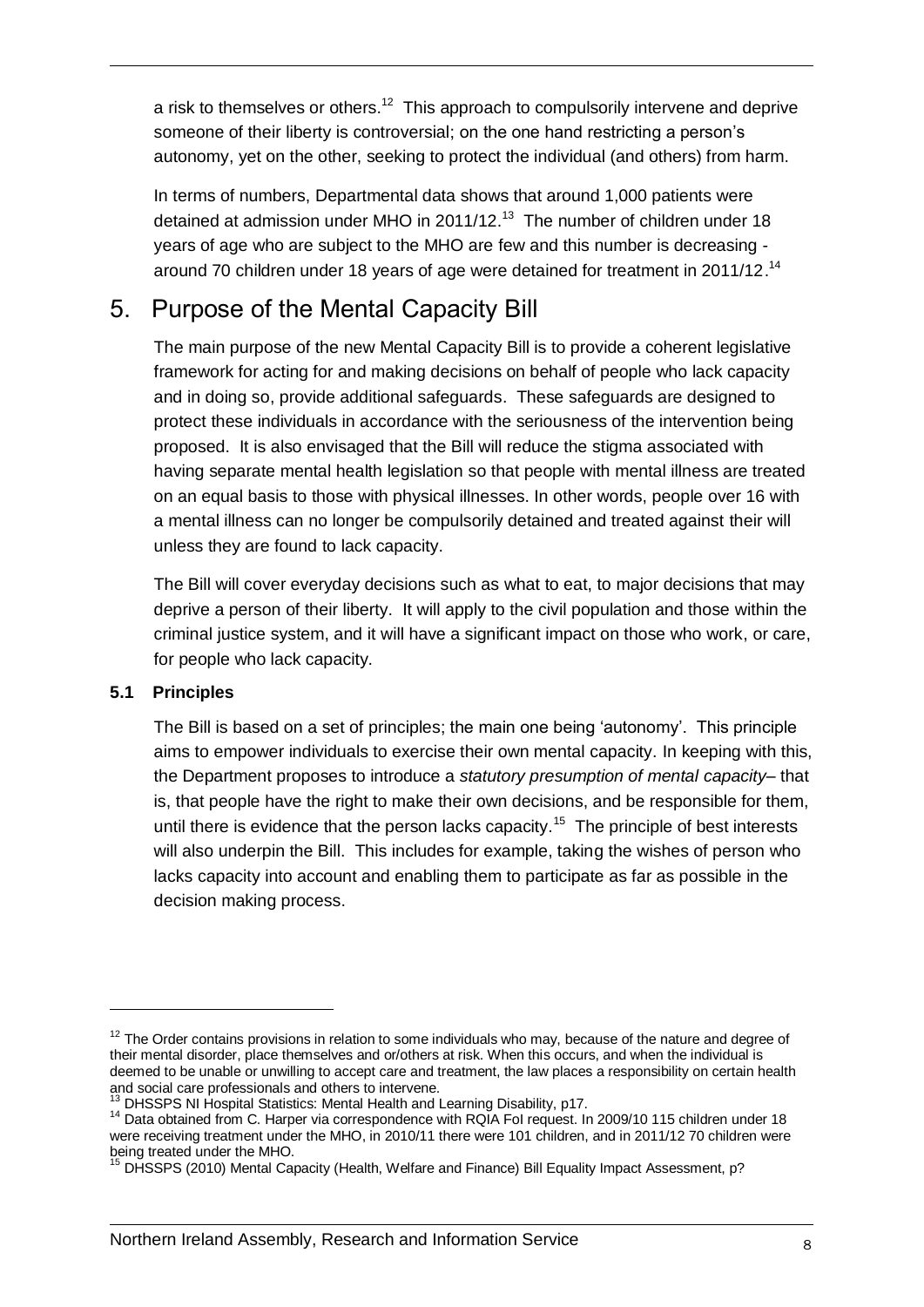#### <span id="page-8-0"></span>**5.2 Assessment of capacity and safeguards**

Before any intervention is made, there will be a requirement to establish if the person can make the decision for themselves.<sup>16</sup> This is because at the core of the capacity issue is the ability (or inability) of a person to consent to something.

It is proposed by the DHSSPS that the statutory test of capacity can only be applied to those **over 16** in the new Bill. This test will apply to interventions that have significant consequences or are intrusive. However a formal assessment of capacity will only need to be completed where a serious intervention is proposed, not for more routine interventions.<sup>17</sup>

Deciding whether an individual lacks capacity (for example by a social worker, lawyer, doctor) will be decision-specific, in other words, applied on a decision-by-decision basis. The statutory test will be a two stage process.

#### **STATUTORY TEST FOR OVER 16s**

The first stage will be a **diagnostic** test; does the person have "an *impairment of, or disturbance to, the functioning of the mind or brain?"* 18

The second stage will be a **functional** test to ascertain if, as a result of the impairment or disturbance, the individual has the ability to use, retain, weigh the information in order to make and communicate their decision.<sup>19</sup>

Figure 2. Statutory test of capacity in individuals over 16

In addition, a range of safeguards (that go beyond the current common law provisions) will be provided. This includes for example, the right to an independent advocate or consultation with a nominated person. Departmental Officials have also advised that approach taken in the Bill will be one of reciprocation; the more serious or intrusive the intervention on the person lacking capacity - or where there is objection or resistance to the intervention, the greater the safeguards will be.<sup>20</sup>

#### <span id="page-8-1"></span>**5.3 Common law defence of necessity**

The Bill will also offer protection to the person making the intervention, provided they are not acting in a negligent manner. The common law 'defence of necessity' will be codified in the new Bill and form a central part of it. When a person does not have the capacity to consent to an intervention/decision concerning their care, treatment or welfare, $^{21}$  the defence of necessity gives protection from civil or criminal liability to the person

-

<sup>17</sup> Where interventions are routine or urgent, these can proceed on the reasonable belief that capacity does exist. Where the intervention is non-routine and is serious – a formal assessment of capacity should be completed.

 $18$  NI Assembly Official Report Hansard 9.5.12. Mental Capacity Bill. Departmental Briefing, p6.

<sup>&</sup>lt;sup>16</sup> DHSSPS EQIA Common questions arising, p3.

<sup>19</sup> EQIA (2009[\) http://www.dhsspsni.gov.uk/equality-impact-assessment-for-new-mental-capacity-legislation.pdf,](http://www.dhsspsni.gov.uk/equality-impact-assessment-for-new-mental-capacity-legislation.pdf) p5.

<sup>&</sup>lt;sup>20</sup> NI Assembly Hansard. 28.6.12 Justice Committee. Mental Capacity Bill.

<sup>&</sup>lt;sup>21</sup>The defence of necessity does not apply to financial matters.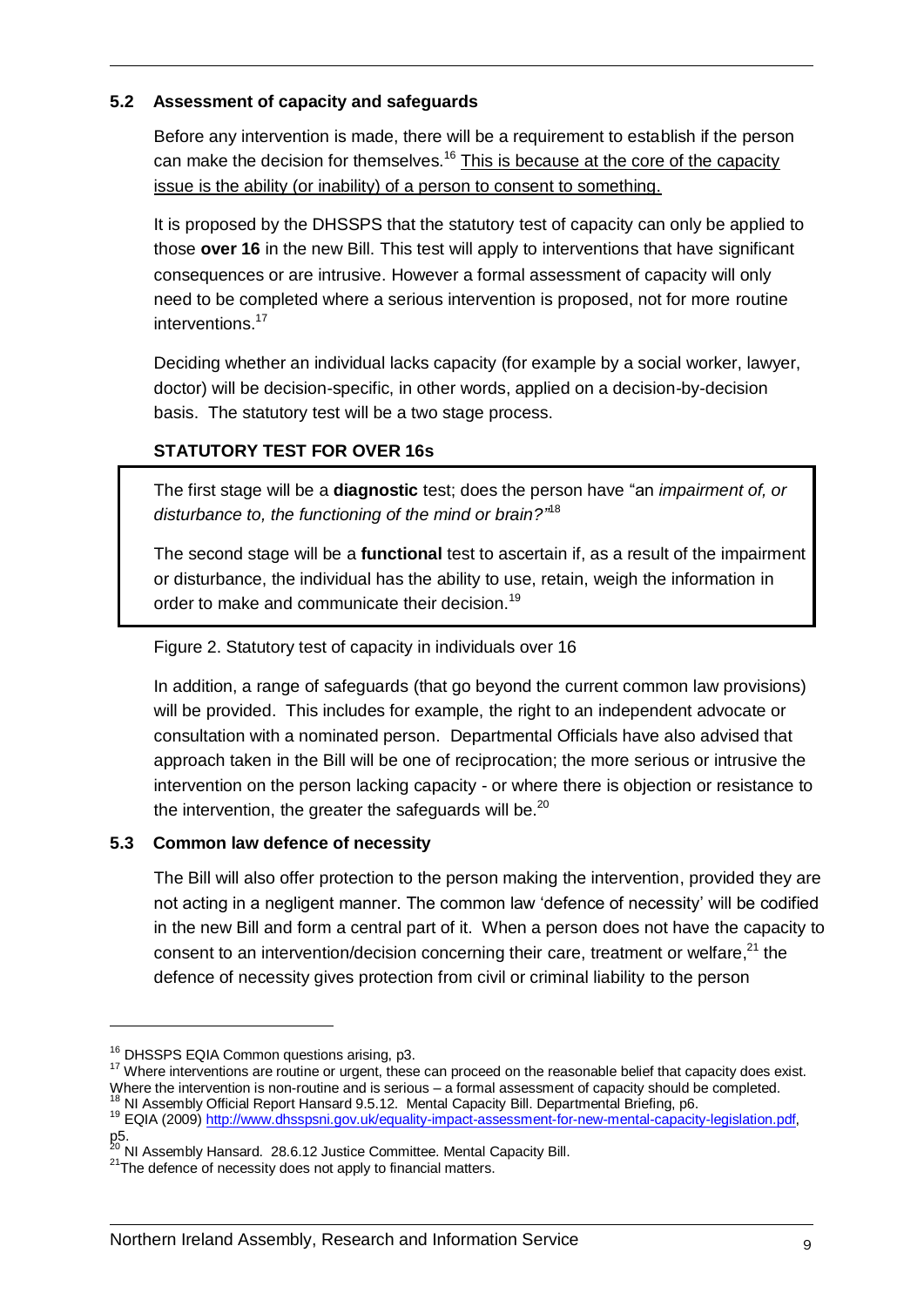intervening (e.g. carer, health professional). This protects that person from being prosecuted or sued provided that:<sup>22</sup>

- the person being assisted is believed to lack capacity to consent;
- that all practicable steps have been taken to help the person;
- that any intervention is in the **person's best interests** (for example taking their views and wishes into account and consulting with relevant others); and,
- the additional safeguards of the new Bill have been met (if appropriate).  $23$

Details on the assessment of capacity, and how the other safeguards of the Bill will operate will be provided in a Code of Practice accompanying the new Bill.

### <span id="page-9-0"></span>6. Mental capacity and mental health legislation in the UK

Undoubtedly the single approach to the new Bill is innovative; the rest of the UK and the Republic of Ireland have developed 'mental health' and 'mental capacity' legislation under two separate  $Acts.<sup>24</sup>$  The uniqueness of the single Bill in NI also means there are no exact models from other jurisdictions in which to draw upon or compare.<sup>25</sup> In neighbouring jurisdictions, **mental capacity legislation** applies to those over 16 years of age in Scotland, England and Wales.<sup>26</sup> In the Republic of Ireland, mental capacity legislation - when enacted, will apply to those over 18 (Table 1 overleaf).

 $22$  The protection offered is only to the extent that the person intervening would have been protected if the person had capacity to consent and had consented. The protection offered does not cover any negligence.

<sup>23</sup> DHSSPS Guidance: protection from liability for certain acts: Codification of Common Law Doctrine of Necessity.

<sup>24</sup> DHSSPS Consultation on an Equality Impact Assessment for New Mental Capacity Legislation. pp 2-3.

<sup>25</sup> NI Assembly Hansard 5.10.11 DHSSPS Evidence session - Mental Capacity Bill. Departmental Briefing.

<sup>26</sup> DHSSPS (2011) Mental Capacity Bill, Departmental briefing, p3.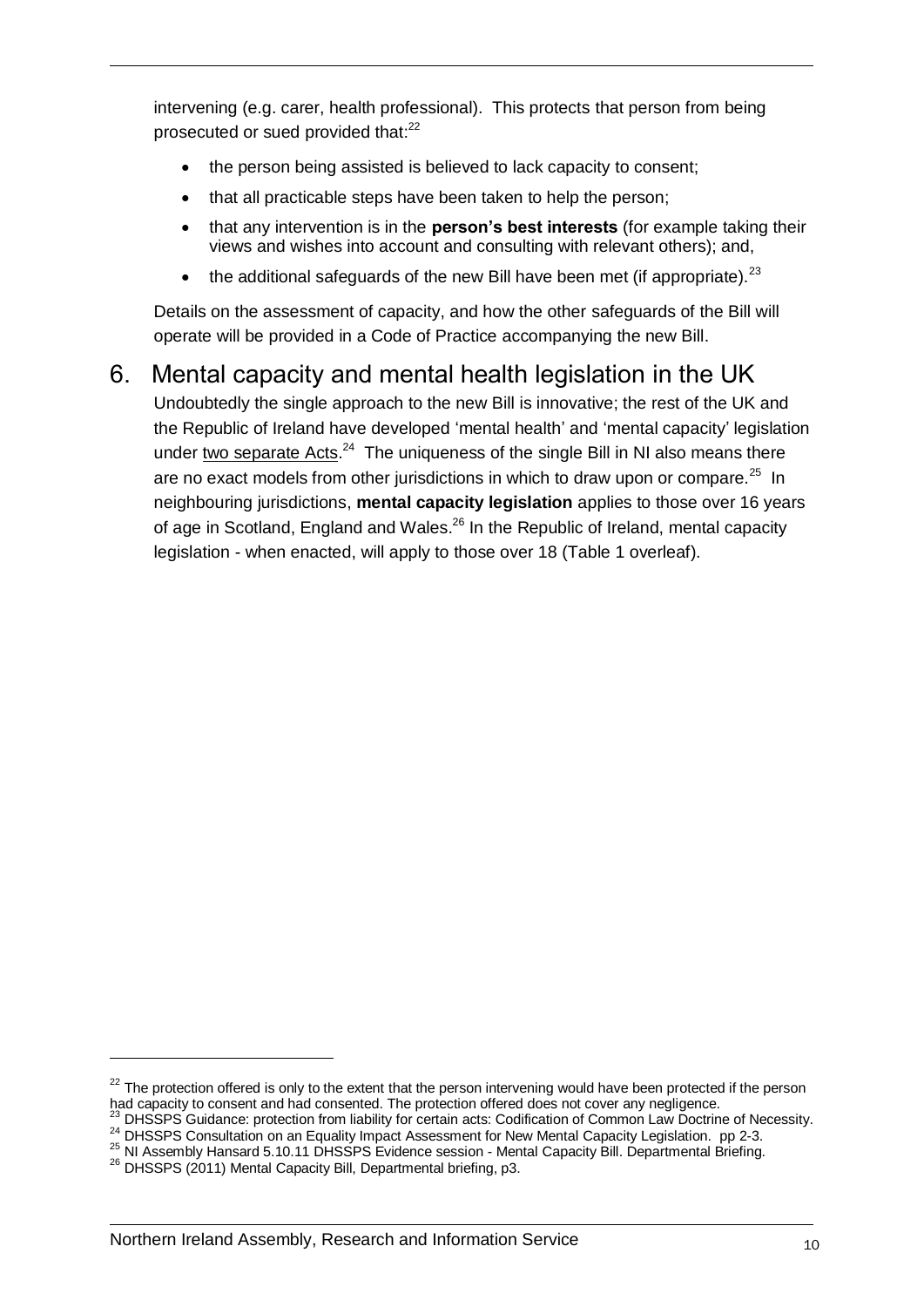| TABLE 1.                                              | <b>Mental Health</b><br>Legislation                                                           | <b>Age limitations?</b>                                                                                                             | <b>Mental Capacity</b><br><b>Legislation</b>                                                          | <b>Age limitations?</b>                                   |
|-------------------------------------------------------|-----------------------------------------------------------------------------------------------|-------------------------------------------------------------------------------------------------------------------------------------|-------------------------------------------------------------------------------------------------------|-----------------------------------------------------------|
| <b>Scotland</b>                                       | Mental Health (Care<br>and Treatment)<br>(Scotland) Act,<br>2003                              | Applies to<br>children and<br>adults                                                                                                | Adults with Incapacity<br>(Scotland) Act, 2000                                                        | Over 16s                                                  |
| <b>England and</b><br><b>Wales</b>                    | Mental Health Act,<br>2007<br>(amended 1983<br>Act)                                           | Applies to<br>children & adults<br>(Guardianship applies<br>to over $16s$ <sup>27</sup>                                             | <b>Mental Capacity Act,</b><br>2005                                                                   | Over 16s (some<br>parts only apply to<br>over $18s)^{28}$ |
| <b>Republic of</b><br>Ireland <sup>29</sup>           | Mental Health Act,<br>2001                                                                    | Applies to<br>children and<br>adults <sup>30</sup>                                                                                  | <b>Mental Capacity Bill is</b><br>pending by the end of<br>2012; may take 18<br>months to be enacted. | $18 +$                                                    |
| <b>Northern</b><br><b>Ireland</b><br>(current status) | Mental Health (NI)<br>Order, 1986                                                             | Children & adults<br>(Guardianship applies<br>to over 16s)                                                                          | No legislation at<br>present                                                                          | N/A                                                       |
| <b>Northern</b><br><b>Ireland</b><br>(proposed)       | The Mental Capacity Bill (incorporating mental health and mental<br>capacity law) is pending. | New Bill will apply to<br>over 16s via capacity<br>gateway, and to<br>under16s with a<br>mental disorder when<br>the MHO is revoked |                                                                                                       |                                                           |

Table 1.Mental health and mental capacity legislation in the UK and Republic of Ireland

**Mental health legislation** in the UK and Republic of Ireland applies to children and adults who require formal treatment for a mental disorder. When the new Bill is enacted, the powers within the MHO will be revoked. It can be seen from Table 1 that, if mental health and mental capacity legislation in NI are merged into a single Bill that generally applies to those over 16, this will create a gap for children under 16 who have a mental health disorder who fall under current MHO legislation. The following section examines how the new Bill will address this gap and how it is envisaged the Bill will apply to persons over 16 and to children under 16.

### <span id="page-10-0"></span>7. Application of the New Bill

#### <span id="page-10-1"></span>**7.1 Persons over 16**

1

The DHSSPS has advised of its intention that the new Bill will **generally apply to those over 16 years of age who lack capacity to make a decision about their health, welfare or finances.** 

As the legislation is capacity based, the starting point is a presumption of capacity until there is evidence to the contrary.<sup>31</sup> If a person over 16 is deemed to 'have

 $27$  Guardianship is used to ensure the welfare of a patient in a community setting, as an alternative to detention in hospital.

 $^{28}$  Such as Lasting Powers of Attorney, advanced decisions to refuse medical treatment, and statutory wills.

<sup>&</sup>lt;sup>29</sup> Author's correspondence with John Kenny, Department of Justice and Equality. Response dated 26.7.12.

<sup>&</sup>lt;sup>30</sup> The Act is currently under review and a number of recommendations regarding children, including that children aged 16 or 17 should be presumed to have capacity to consent / refuse mental healthcare and treatment are under review.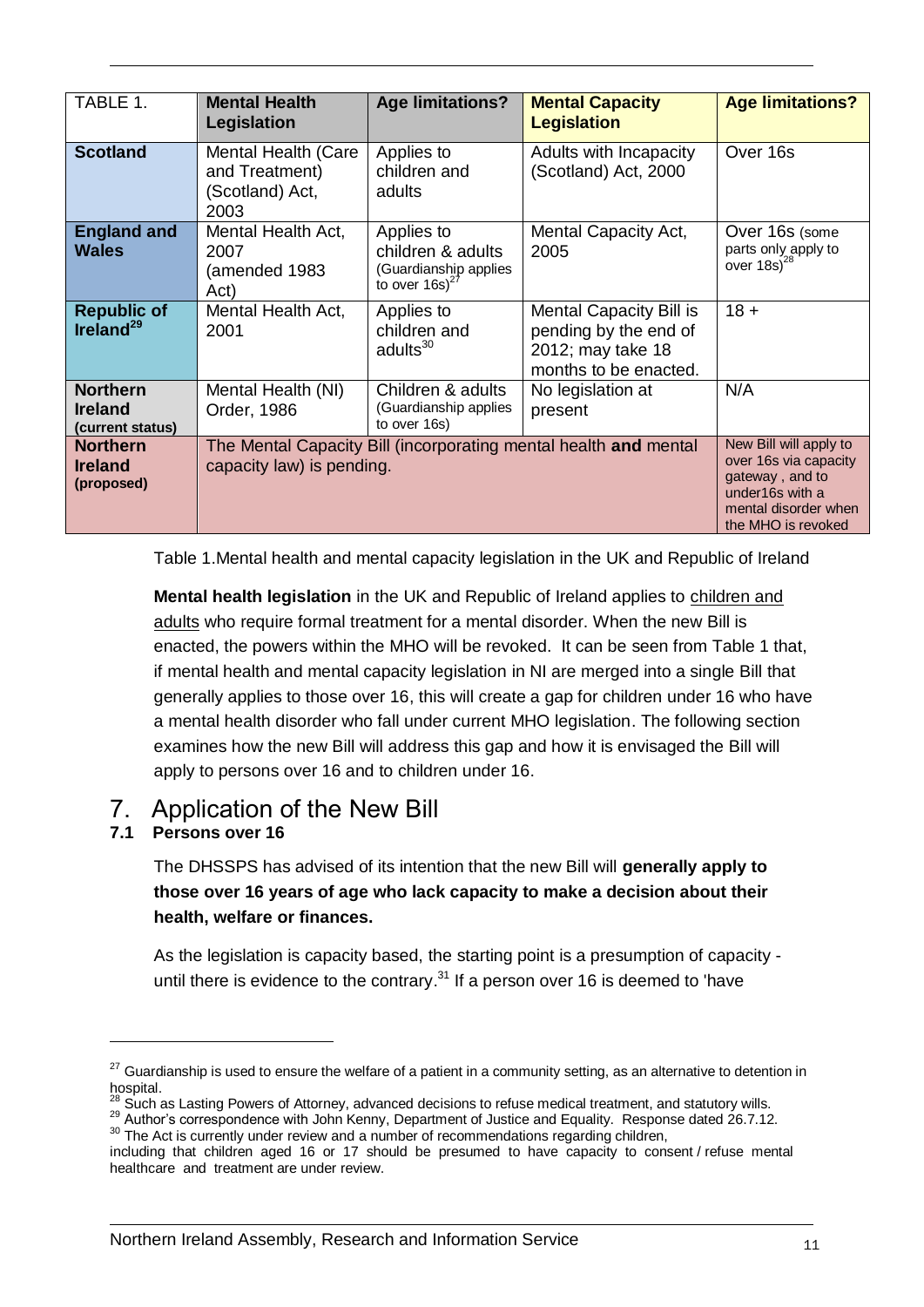capacity' to make a particular decision, this should be respected and the provisions of the Bill will not apply to them - even if this would mean that for instance, the decision is unwise.<sup>32</sup> Voluntary mental health patients who agree to treatment will fall outside the scope of the Bill because they do not lack capacity.

#### <span id="page-11-0"></span>**7.2 Persons under 16**

1

Although the Bill will generally apply to those over 16 who lack capacity, the DHSSPS has advised that provision will be made for a small number of children under 16 who require compulsory assessment or treatment of a mental disorder. This will seek to bridge the gap created when the Bill merges into a single framework. However, given that data shows that 70 children under the age of 18 were detained at admission for a mental disorder in 2011/12, this is a relatively small number of children (and there will be even less that are under 16) that the Bill will apply to. This is a key issue for children's rights organisations who are concerned that the majority of children with a mental health condition are treated as voluntary patients. Therefore these children will not have access to the same safeguards and protections as those provided under the Bill to children who are formally detained. It is worth repeating however that the Bill and its safeguards will not apply to voluntary patients aged 16 and over. This is based on the assertion that they do not lack capacity.

As part of the proposals, any decisions regarding the child must ensure that their welfare is paramount and their views are taken into account. For those under 16, the Bill will include additional safeguards such as age appropriate accommodation and equal access to education resources.<sup>33</sup>

The DHSSPS advocate that it is not possible to assess capacity in children in the same way as adults because of their developmental stage. As a result, the capacity test criteria applied to those over 16 will not be used. Instead, children under 16 who require compulsory intervention in relation to a mental illness will be based on an assessment of 'risk' and 'necessity'. This assessment is based on the following criteria*<sup>34</sup>*:

 $31$  For patients over 16 with a mental disorder, their capacity will be assessed before a decision is taken on whether they can be compulsorily detained and/or treated.

<sup>32</sup> An example would be where a decision not to have treatment results in the person's death (e.g. refusing cancer treatment).

This can apply to children who have a learning disability or an acquired brain injury for example.

<sup>34</sup> DHSSPS (2010) Mental Capacity (Health, Welfare and Finance) Bill Equality Impact Assessment , p6.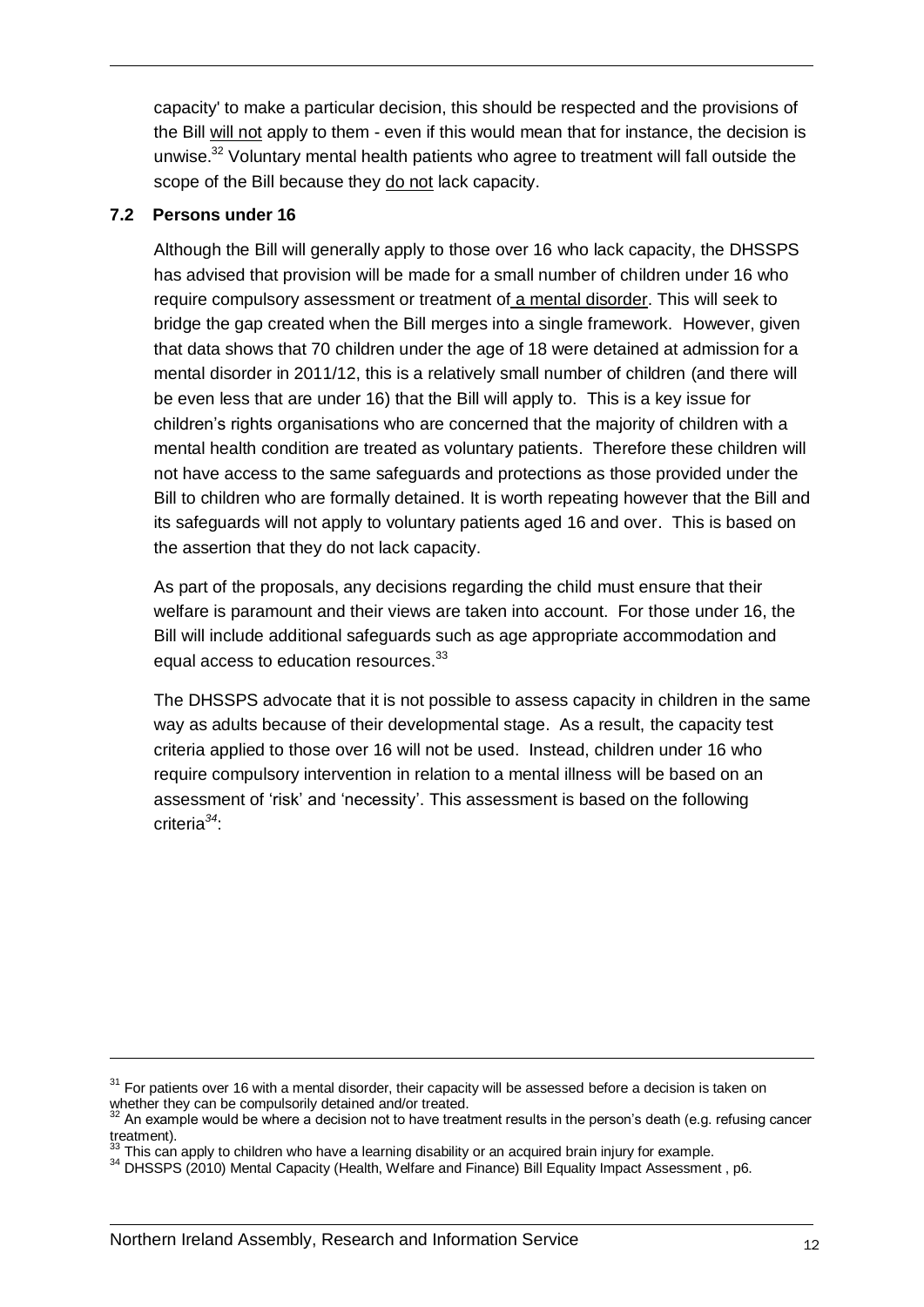#### **STATUTORY ASSESSMENT FOR CHILDREN UNDER 16**

*The child has an impairment of, or disturbance in, the functioning of the mind or brain and:* 

- *they pose substantial risk of serious physical or psychological harm to themselves or others; and*
- *there is appropriate medical treatment available to them; and*
- *there is no other way to deal with the person other than by compulsory measures/detention.*

Figure 3. Statutory assessment for children under 16.

If we refer back to the statutory test for those aged 16 and over (page 9), the first part the diagnostic test of capacity (*an impairment of, or disturbance in, the functioning of the mind or brain)* is the same for children under 16 as it is for persons over 16.

The DHSSPS has also advised that the child does not necessarily need to be formally detained in a hospital setting in order to have access to all the Bill's safeguards.<sup>35</sup> For example, a child could be compulsorily treated for a mental disorder in the community (which is aligned to Bamfords 'least restrictive' principle).<sup>36</sup>

Children under 16 who do not satisfy the criteria above, will fall outside the scope of the proposed provisions in the Bill dealing with the assessment and treatment of mental disorder. Powers to deal with children who fall outside the legislation can be found in other child based legislation (such as the Children's Order or the Criminal Justice Order).<sup>37</sup>

### <span id="page-12-0"></span>8. The Capacity and Children Under 16 Debate

The debate about capacity and children under 16s is an important and long standing issue that has generated concerns from children's rights organisations. Before exploring this issue further, it is useful to remind readers about several important aspects of policy, legislation, and human rights standards that have shaped this debate.

#### <span id="page-12-1"></span>**8.1 Bamford's view on children under 16**

Regarding children and young people, Bamford acknowledged that the Children (NI) Order provided parental rights and responsibilities for children in terms of welfare and services; and that the welfare of the child must be paramount when decisions are being made, and that those decisions are in the best interests of the child. Bamford makes it clear that children and young people under 18 who are subject to substitute decision making, require special rights and protections. However Bamford only discusses capacity and consent issues relating to children in the context of 'health' decisions.

<sup>&</sup>lt;sup>35</sup> Meeting with Departmental Officials, 2.8.12.

<sup>&</sup>lt;sup>36</sup> This could mean for example, the young person living at home and getting medication every week from a doctor.

Department of Justice. Consultation on proposals to extend Mental Capacity Legislation to the Criminal Justice [System in Northern Ireland and implications for Mental Health powers](http://www.dojni.gov.uk/index/public-consultations/current-consultations/consultation-paper-on-proposals-to-extend-mental-health-capcity.pdf) p33.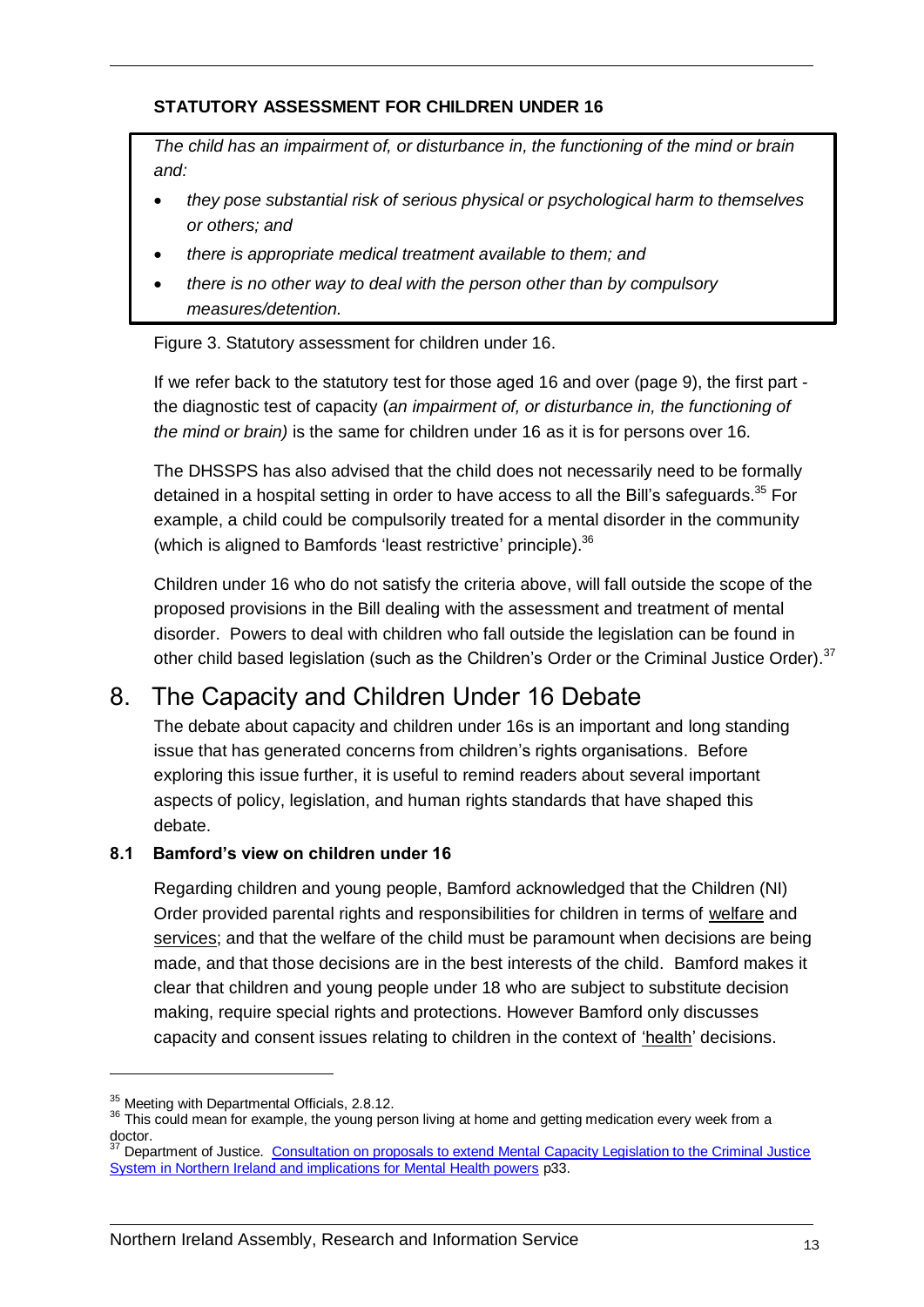Bamford states that consideration of a 'rebuttable presumption of capacity' in relation to health/treatment decisions *might* be given to mature minors:

*"While most people would agree that parents be substitute decision makers for children up to the age of 10 or 12, consideration might be given to a rebuttable presumption of capacity between 12 and 16. When a young person is deemed to lack capacity, parents would ordinarily have substitute powers until the age of 16. However if the child's best interests are considered to be at significant risk, then treatment may have to be authorised."<sup>38</sup>*

Bamford also states that children's needs must be recognised and protected though advocacy and representations, and that children should be involved in their care planning as much as possible.

#### <span id="page-13-0"></span>**8.2 International human rights standards**

Two international human rights treaties are particularly important when considering the issue of children and capacity; the United Nations Convention on the Rights of the Child (UNCRC)<sup>39</sup> and the United Nations Convention on the Rights of Persons with Disabilities (UNCRPD).<sup>40</sup>

#### **UN Convention on the Rights of the Child (UNCRC) – Article 12**

In 1991 the UK (including Northern Ireland) ratified the United Nations Convention on the Rights of the Child.<sup>41</sup> The basic premise of the UNCRC is that children under the age of 18 are born with fundamental freedoms and the inherent rights of all human beings. There are four core principles of the Convention namely non-discrimination; devotion to the **best interests** of the child; the right to life, survival and development; and **respect for the views of the child**.

Emerging capacity in children and the opportunity to be heard is dealt with in **Article 12**  of the UNCRC which states:

*12.1. States Parties shall assure to the child who is capable of forming his or her own views the right to express those views freely in all matters affecting the child, the views of the child being given due weight in accordance with the age and maturity of the child.* 

*12.2. For this purpose, the child shall in particular be provided the opportunity to be heard in any judicial and administrative proceedings affecting the child, either directly, or through a representative or an appropriate body, in a manner consistent with the procedural rules of national law.* 

<sup>&</sup>lt;sup>38</sup> The Bamford Review of Mental Health and Learning Disability. A Comprehensive Legislative Framework (2007) <http://www.dhsspsni.gov.uk/legal-issue-comprehensive-framework.pdf> p64

United Nations 'Enable' website: UNCRP[D http://www.un.org/disabilities/default.asp?id=150](http://www.un.org/disabilities/default.asp?id=150)

<sup>40</sup> United Nations UNICEF website: UNCRC<http://www.unicef.org/crc/>The Convention sets out a series of rights in 54 articles and two Optional Protocols.

<sup>&</sup>lt;sup>41</sup> DirectGov Children's human rights. Available online at:

[http://www.direct.gov.uk/en/Parents/ParentsRights/DG\\_4003313](http://www.direct.gov.uk/en/Parents/ParentsRights/DG_4003313)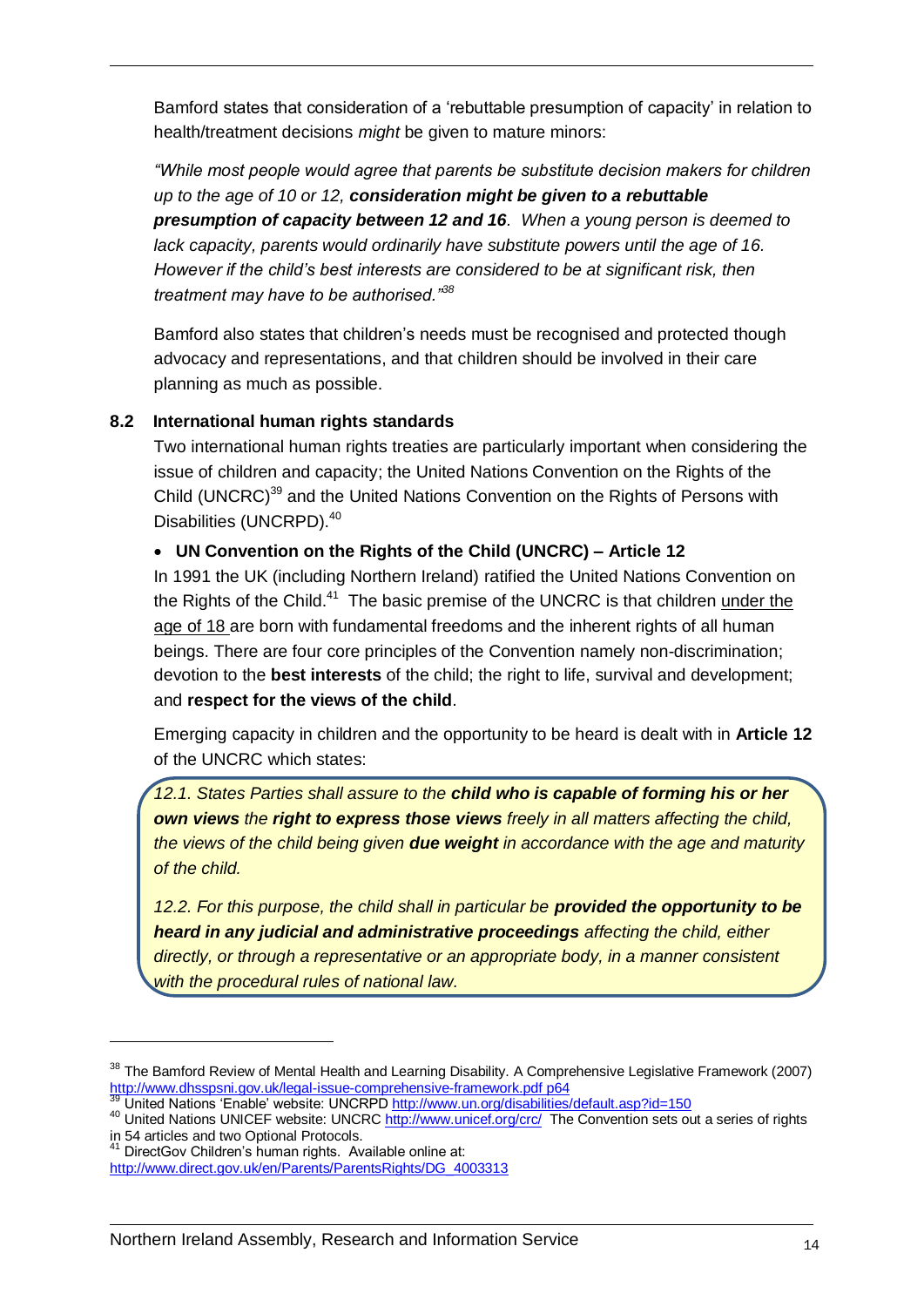Article 12 is described as a unique provision in a human rights treaty in that it addresses the legal and social status of children, who on one hand lack the full autonomy of adults but, on the other, are holders of rights. $42$ 

State compliance with the UNCRC is monitored by the Committee for the Rights of the Child. Periodic reports at a national level are published which highlight breaches and make recommendations for future compliance. The Committee for the Rights of the Child last examined the UK State Party in 2008 and is due again in 2014.

 **UN Convention on the Rights of Persons with Disabilities (UNCRPD) - Article 7** The purpose of the UNCRPD is to promote and protect the rights of people with disabilities (that is, people with long term physical, mental, intellectual and sensory impairments).<sup>43</sup> Both the convention and the optional protocol became binding in the UK in 2009.<sup>44</sup> The UNCRPD states that disabled people have the same right to make and be supported to make their own decisions about important things as everyone else. Article 7 of the UNCRPD concerns children with disabilities. It states:

*1. States Parties shall take all necessary measures to ensure the full enjoyment by children with disabilities of all human rights and fundamental freedoms on an equal basis with other children.* 

*2. In all actions concerning children with disabilities, the best interests of the child shall be a primary consideration.* 

*3. States Parties shall ensure that children with disabilities have the right to express their views freely on all matters affecting them, their views being given due weight in accordance with their age and maturity, on an equal basis with other children, and to be provided with disability and age-appropriate assistance to realize that right.* 

Interestingly Article 7 of the UNCRPD does not appear to assume capacity in children nor does it delineate an "age criteria" for children.

In international law, the UK has ratified both the UNCRC and the UNCRPD and is therefore legally obliged to give effect to them in full and to protect the rights of these groups.<sup>45</sup> However, the UNCRC and the UNCRPD are not binding in domestic law, and therefore not judiciable in the UK. $46$  In effect, there are no sanctions on

 $42$  UN Committee on the Rights of the Child, General Comments. Available online at: <http://www2.ohchr.org/english/bodies/crc/docs/AdvanceVersions/CRC-C-GC-12.doc> p5. UN enable website convention on the Rights of persons with disabilities <http://www.un.org/disabilities/default.asp?navid=24&pid=151#iq1>

<sup>&</sup>lt;sup>44</sup> The Optional Protocol establishes two procedures aimed at strengthening the implementation and monitoring of the Convention. The first is enables individuals to bring petitions to the Committee claiming breaches of their rights; the second is an inquiry procedure giving the Committee authority to undertake inquiries of grave or systematic violations of the Convention.

 $^{5}$  Lundy. L. (2007) 'Voice' is not enough: conceptualising Article 12 of the UNCRC. British Educational Research Journal, 33:6 p928.

 $46$  Neither the Westminster Parliament or the NI Assembly has a formal duty to make sure that the legislation they pass is compatible with the UNCRC.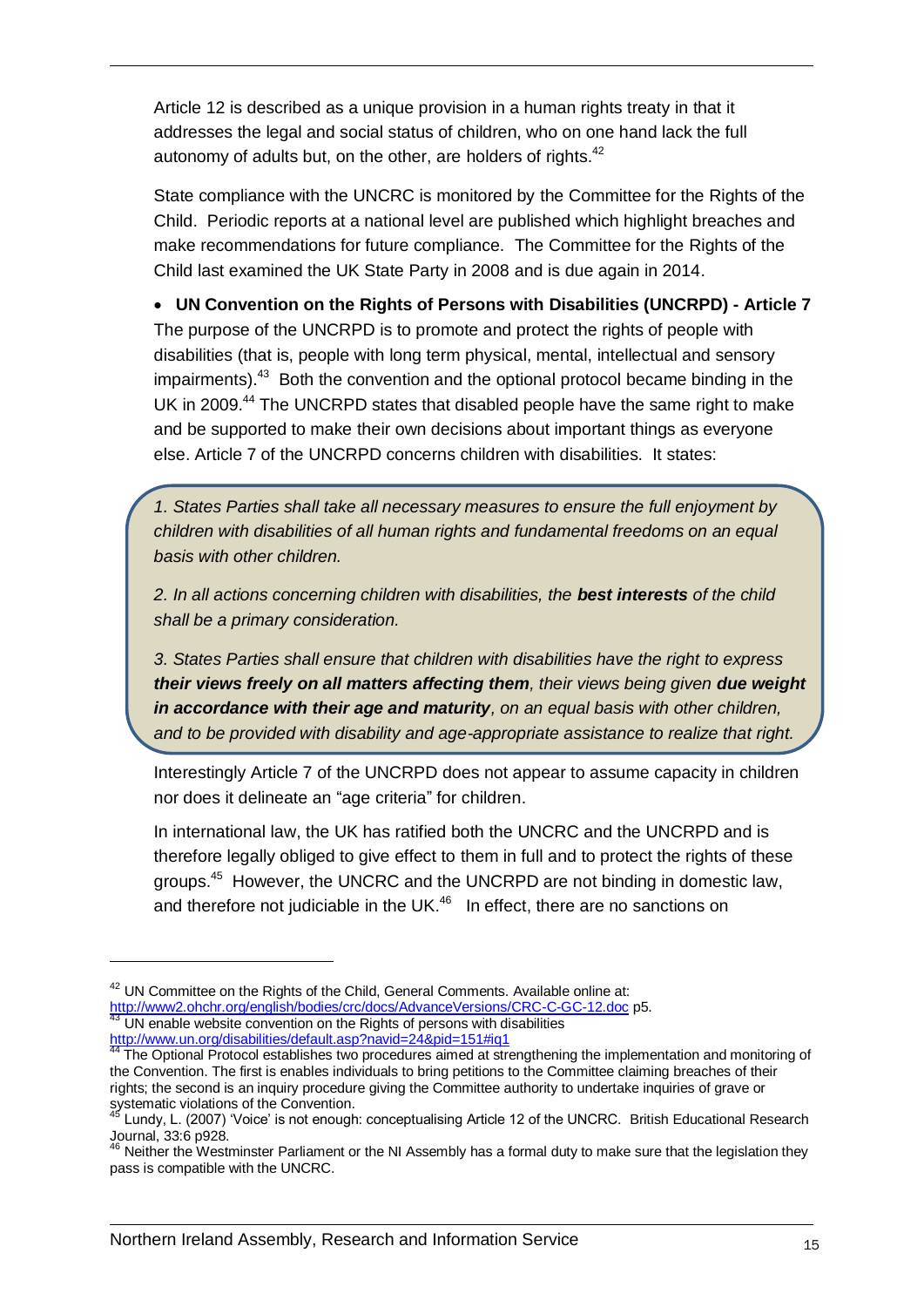Governments for failing to deliver on these rights, except international embarrassment that elements of the minimum standards are not being adhered to. $47$ 

#### <span id="page-15-0"></span>**8.3 Domestic legislation and case law**

This section provides an overview of the key legislation and case law that governs children, and their capacity to consent or contribute to decision making.

#### **The Children (Northern Ireland) Order 1995**

The Children (NI) Order is the most important statute governing the care, upbringing and protection of children in Northern Ireland. It is also principles based; the welfare of the child is paramount, decisions should be made in their best interests, and children should be included in any decision making. The general philosophy of the Order is that primary responsibility for raising children rests with those with parental responsibility. 48,49 The Children (NI) Order defines parental responsibility as "*all the rights, duties, powers, responsibilities and authority which by law a parent of a child*  has in relation to the child and his property".<sup>50</sup> This includes the entitlement to make all major decisions about a child's welfare – their name, education, place of residence, medical treatment and so forth. $51$  Importantly, this is regardless of whether the child has capacity or not.

#### **Gillick Competence (Case Law)**

An exception to the Children's Order regarding parental responsibility is children who are considered 'Gillick' competent. The legal position concerning consent and refusal of medical treatment is different for children than it is for adults.<sup>52</sup> Those under 16 who have sufficient understanding and intelligence to enable them to understand what is involved in a medical intervention or treatment – have a legal right to consent to that treatment.<sup>53</sup> In these cases, under common law, the child is described as being "Gillick competent" and s/he can consent to treatment/ intervention without their parent's consent. The child's consent cannot be overruled by a parent.<sup>54</sup> Nevertheless, the courts maintain that no child under 18 is wholly autonomous. Therefore, if a Gillick competent child refuses to accept treatment, consent may be sought from those with

<sup>&</sup>lt;sup>47</sup> Potter, M. (2011) NI Assembly Research paper (313-11) Equality and Human Rights Legislation in Northern Ireland: A Review

Parental responsibility could rest with parent/guardians, social services or the courts for example.

<sup>49</sup> In the Children (NI) Order "child" means a person under the age of 18 - except in Parts X, XI and XII which apply to fostering, child reminding and employment for which there are different age limitations.

<sup>&</sup>lt;sup>50</sup> The Children (NI) Order 1995, Article 6.

<sup>&</sup>lt;sup>51</sup> Northern Ireland Child Care Law, "The Rough Guide", Section 7 Principles of the Children Order.

<sup>52</sup> DHSSPS (2003) Reference Guide to consent for examination, treatment or care, p20.

<sup>53</sup> In Scotland a child who is Gillick competent can give their consent or refuse treatment.

<sup>54</sup> [Gillick competence](http://en.wikipedia.org/wiki/Gillick_competence) ruling in the case *Gillick v West Norfolk and Wisbech Area Health Authority {1986} AC112*, which sought to decide in medical law whether a child is able to consent to his or her own medical treatment, without the need for parental permission or knowledge. It lays down that the authority of parents to make decisions for their minor children is not absolute, but diminishes with the child's evolving maturity; except in situations that are regulated otherwise by statute, the right to make a decision on any particular matter concerning the child shifts from the parent to the child when the child reaches sufficient maturity to be capable of making up his or her own mind on the matter requiring decision.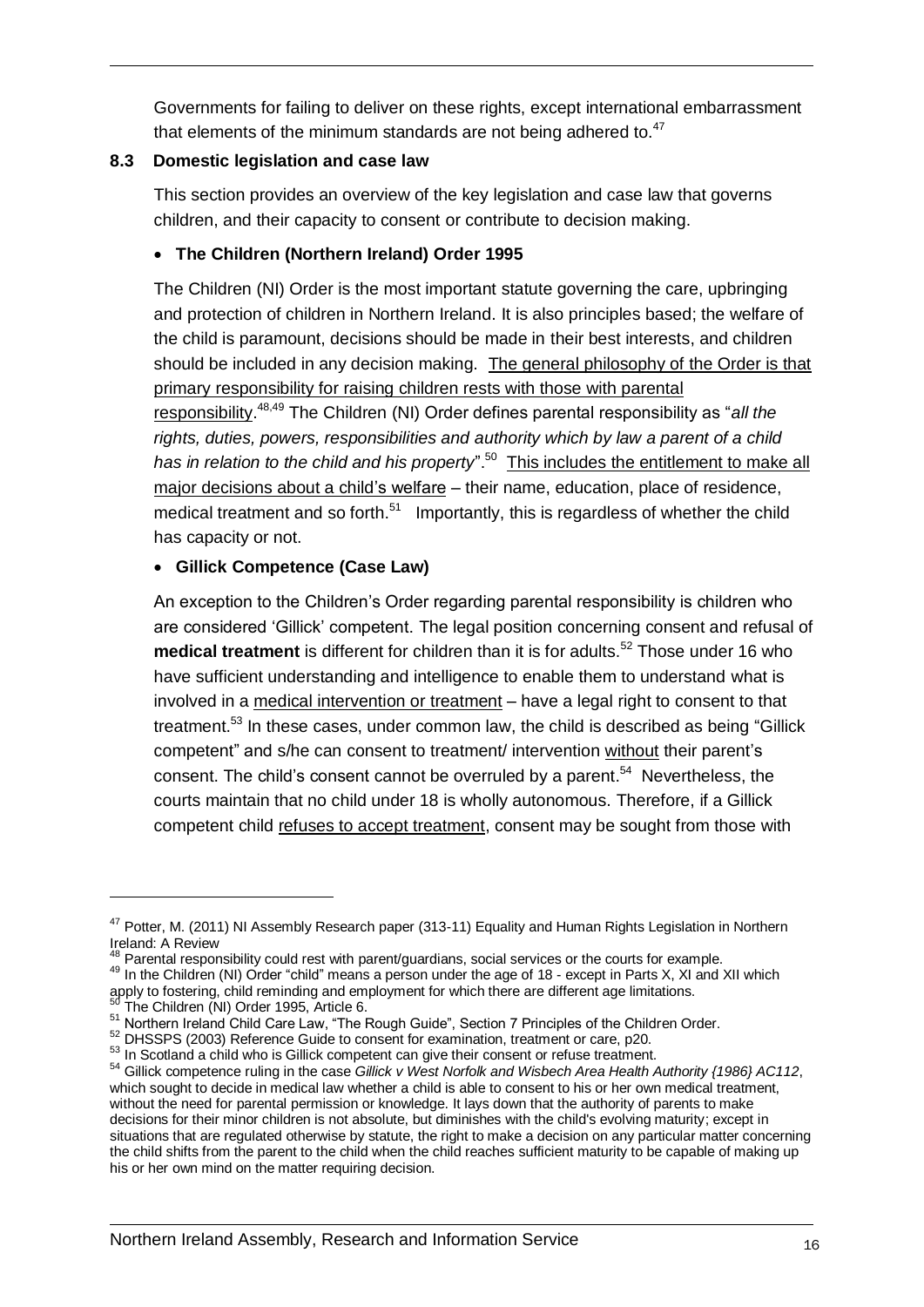parental responsibility or the courts.<sup>55</sup> Again, any treatment decisions must be made in the child's best interests.<sup>56</sup>

#### **The Age of Majority Act (NI) 1969**

It is also worth noting the Age of Majority Act. This Act delineates the legal threshold that demarcates 'childhood' and ['adulthood](http://en.wikipedia.org/wiki/Adult) 'i.e. where a 'minor' ceases to be considered a child and has the legal capacity to be responsible for his/her own decisions. The Act reduced the age of majority from 21 to 18 years of age and it applies in England, Wales and Northern Ireland (the Age of Majority is 16 in Scotland). The Act entitles the young person to undertake certain actions such as making a will, voting, and being able to marry without parental consent, once they reach 18 years of age. It also provides that young people over 16 can give consent to surgical, medical or dental treatment if they are deemed to be capable of making informed decisions.  $57$ 

There are also a number of other statutes (beyond the scope of this paper) which govern when children in Northern Ireland can consent to, or make, certain decisions for themselves, such as when they can leave school or take alcohol and so forth.

#### <span id="page-16-0"></span>**8.4 Stakeholder Perspectives on the Under 16s Issue**

The Committee for Health, Social Services and Public Safety took evidence from the Children's Law Centre, the Northern Ireland Commissioner for Children and Young People (NICCY) and the Department on this matter on 9 May 2012.<sup>58</sup> Table 2 overleaf illustrates the main issues (not an exhaustive list) from the perspectives of the DHSSPS and the two children's rights organisations. For ease of readership, the children's organisations evidence has been presented together, as these were based on similar themes; however both groups presented their own individual evidence.

<sup>&</sup>lt;sup>55</sup> DHSSPS (2003) Reference Guide to consent for examination, treatment or care, p21.

<sup>56</sup> In Scotland Gillick has been codified in statute (Age of Legal Capacity Scotland Act, 1991). Children under 16 who have the capacity to consent to a health care intervention and case law may indicate that children are also able to refuse treatment.

<sup>57</sup> The Bamford Review of Mental Health and Learning Disability. A Comprehensive Legislative Framework (2007) [http://www.dhsspsni.gov.uk/legal-issue-comprehensive-framework.pdfp](http://www.dhsspsni.gov.uk/legal-issue-comprehensive-framework.pdf) 64.

 $^8$  NI Assembly Official Report Hansard 9.5.12. Mental Capacity (Health, Welfare and Finance) Bill. Northern Ireland.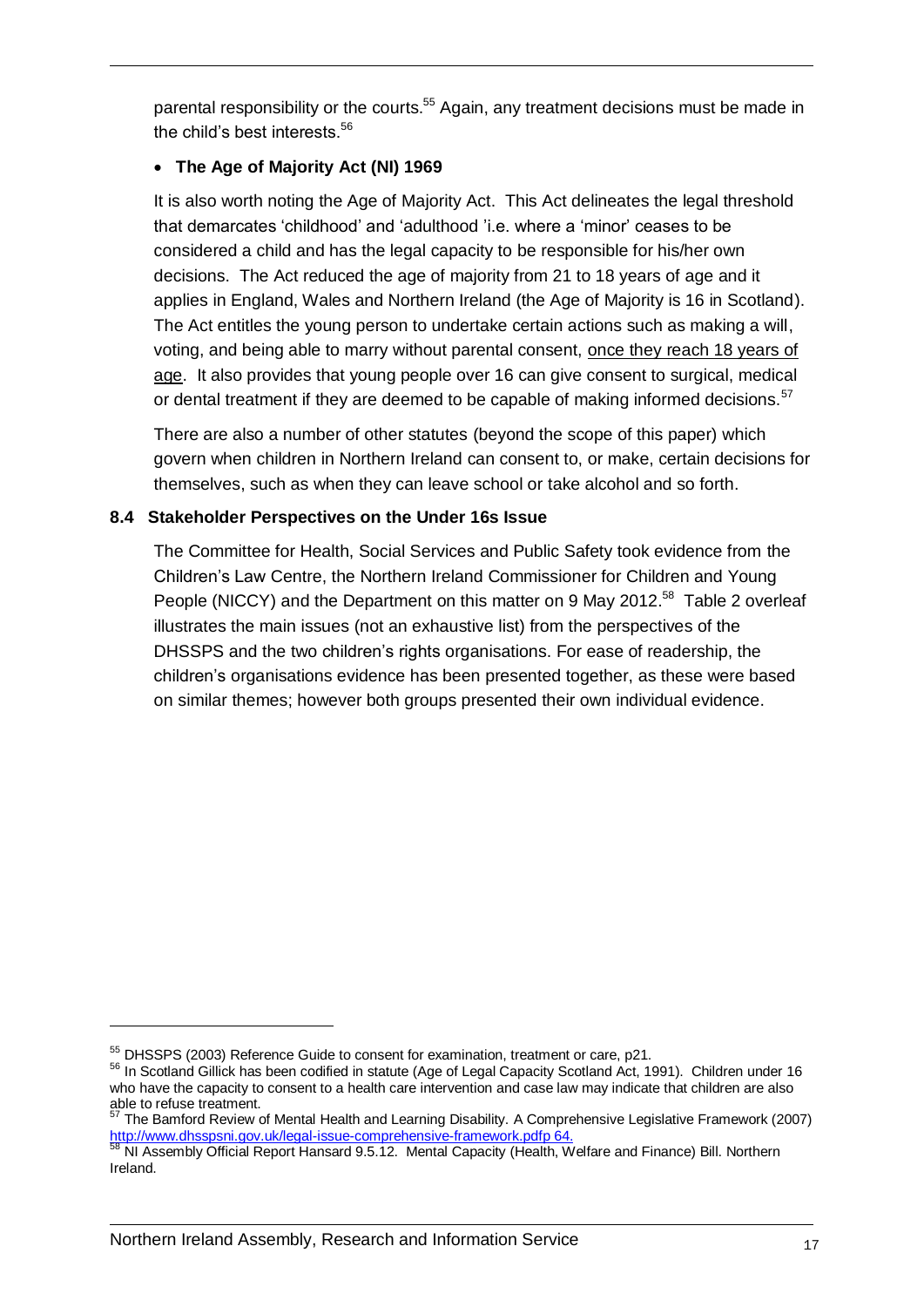Table 2. Summary of views regarding the children and capacity debate.

| <b>Bamford:</b>                                                                                                                                                                                                                                                                                                                                                                                                                                                                                                                                                                                                                                                                                             |                                                                                                                                                                                                                                                                                                                                                                                                                                                                                                                                                          |  |  |  |  |
|-------------------------------------------------------------------------------------------------------------------------------------------------------------------------------------------------------------------------------------------------------------------------------------------------------------------------------------------------------------------------------------------------------------------------------------------------------------------------------------------------------------------------------------------------------------------------------------------------------------------------------------------------------------------------------------------------------------|----------------------------------------------------------------------------------------------------------------------------------------------------------------------------------------------------------------------------------------------------------------------------------------------------------------------------------------------------------------------------------------------------------------------------------------------------------------------------------------------------------------------------------------------------------|--|--|--|--|
| <b>Children's rights organisations:</b><br>Exclusion of under 16s from the legislation is in direct<br>conflict with Bamford's recommendation for a rebuttable<br>presumption of capacity in children and young people<br>under 16 years old.                                                                                                                                                                                                                                                                                                                                                                                                                                                               | <b>DHSSPS:</b><br>Bamford recommended only that the DHSSPS give<br>consideration to a "rebuttable presumption of capacity for 12-<br>16 year olds". Bamford emphasised consideration be given<br>to 'health' decisions. However the new Bill will also include<br>welfare and finances. The DHSSPS is content it is reflecting<br>Bamfords position. If a rebuttable presumption was given, it<br>would create fundamental issues like which fields can<br>capacity be exercised and how will parental responsibility be<br>affected in the legislation. |  |  |  |  |
| <b>Human Rights UNCRC:</b>                                                                                                                                                                                                                                                                                                                                                                                                                                                                                                                                                                                                                                                                                  |                                                                                                                                                                                                                                                                                                                                                                                                                                                                                                                                                          |  |  |  |  |
| <b>Children's rights organisations:</b><br>The new Bill should take account of the UNCRC -<br>notably Article 12: the Government shall assure the<br>right to be heard to every child capable of forming his<br>or her own views. New legislation should undergo<br>'child-rights proofing' against UNCRC. Also the General<br>Comment accompanying Article 12 states that<br>children's levels of understanding are not uniformly<br>linked to their biological age and should be assessed<br>on a case by case basis.                                                                                                                                                                                     | <b>DHSSPS:</b><br>Article 12 of UNCRC does not give children the 'right' to<br>make decisions, but to have their voice heard. The UNCRC<br>is not part of domestic law, but has been ratified and is<br>influential in terms of government policy. DHSSPS have<br>sought legal advice to ensure proposals in the Bill regarding<br>those under 16 are compliant with the UNCRC. Nothing in<br>the proposed legislation is inconsistent with Article 12 of the<br>UNCRC.                                                                                  |  |  |  |  |
| <b>Children Order:</b>                                                                                                                                                                                                                                                                                                                                                                                                                                                                                                                                                                                                                                                                                      |                                                                                                                                                                                                                                                                                                                                                                                                                                                                                                                                                          |  |  |  |  |
| <b>Children's rights organisations:</b><br>The Children's Order is not recognised as an<br>instrument which aims to maximise autonomous<br>decision making by children and young people. The<br>Children's Order does not provide any protection for<br>mature minors under the age of 16 who lack capacity<br>as a result of mental illness or learning disability.                                                                                                                                                                                                                                                                                                                                        | <b>DHSSPS:</b><br>Mechanisms are already in place under the Children's Order<br>to ensure voice of child is heard. The Children's Order is<br>about the protection and care of children ensuring that their<br>voice is heard when decisions are being made but ultimately<br>recognising the rights of those exercising parental<br>responsibility to make decisions on behalf of children. We<br>would need to look at why the order is not working if there<br>are gaps in provision for vulnerable children.                                         |  |  |  |  |
| <b>Bill's Safeguards:</b>                                                                                                                                                                                                                                                                                                                                                                                                                                                                                                                                                                                                                                                                                   |                                                                                                                                                                                                                                                                                                                                                                                                                                                                                                                                                          |  |  |  |  |
| <b>Children's rights organisations:</b><br>Concerns that only children under 16 who are formally<br>detained will be able to access the protections of the<br>Bill; a small group of mature minors who lack capacity<br>because of mental illness, learning disability, and those<br>in the justice system who will not have access to the<br>following safeguards:<br>• Enhanced advocacy services;<br>• New offence of ill treatment or neglect of those who<br>lack capacity;<br>• Statutory recognition of the views of carers;<br>• Legal protection to those who provide care/<br>treatment;<br>• Restraint - only permitted to prevent harm;<br>Such safeguards should be available to both formally | <b>DHSSPS:</b><br>Where a child may need to be detained (which will be<br>determined by a doctor), the Bill will provide different criteria<br>to assess 'risk and necessity', than the 'capacity criteria' that<br>will apply to over 16s. A child detained under the Bill will<br>have access to all the safeguards provided in the Bill to<br>someone who is over 16 (including additional safeguards in<br>relation to age appropriate accommodation and education).                                                                                 |  |  |  |  |
| detained and voluntary inpatients.<br><b>Detaining children:</b>                                                                                                                                                                                                                                                                                                                                                                                                                                                                                                                                                                                                                                            |                                                                                                                                                                                                                                                                                                                                                                                                                                                                                                                                                          |  |  |  |  |
| <b>Children's rights organisations:</b><br>It may make it easier to formally detain children under<br>16 because there is no requirement to establish a lack<br>of capacity before applying test for formal detention in<br>the under 16s; those over 16 will have added protection<br>of not being subject to the test for detention if they are<br>found to have capacity.                                                                                                                                                                                                                                                                                                                                | <b>DHSSPS:</b><br>It will not be easier to detain a child as the assessments<br>based on "risk and necessity" will need to be completed and<br>a doctor satisfied that they are met.<br>Voluntary patients include children either assessed as Gillick                                                                                                                                                                                                                                                                                                   |  |  |  |  |
| The majority of patients with a mental disorder are                                                                                                                                                                                                                                                                                                                                                                                                                                                                                                                                                                                                                                                         | competent who agree to treatment, or who are not Gillick<br>competent - but their parents have agreed to their treatment.                                                                                                                                                                                                                                                                                                                                                                                                                                |  |  |  |  |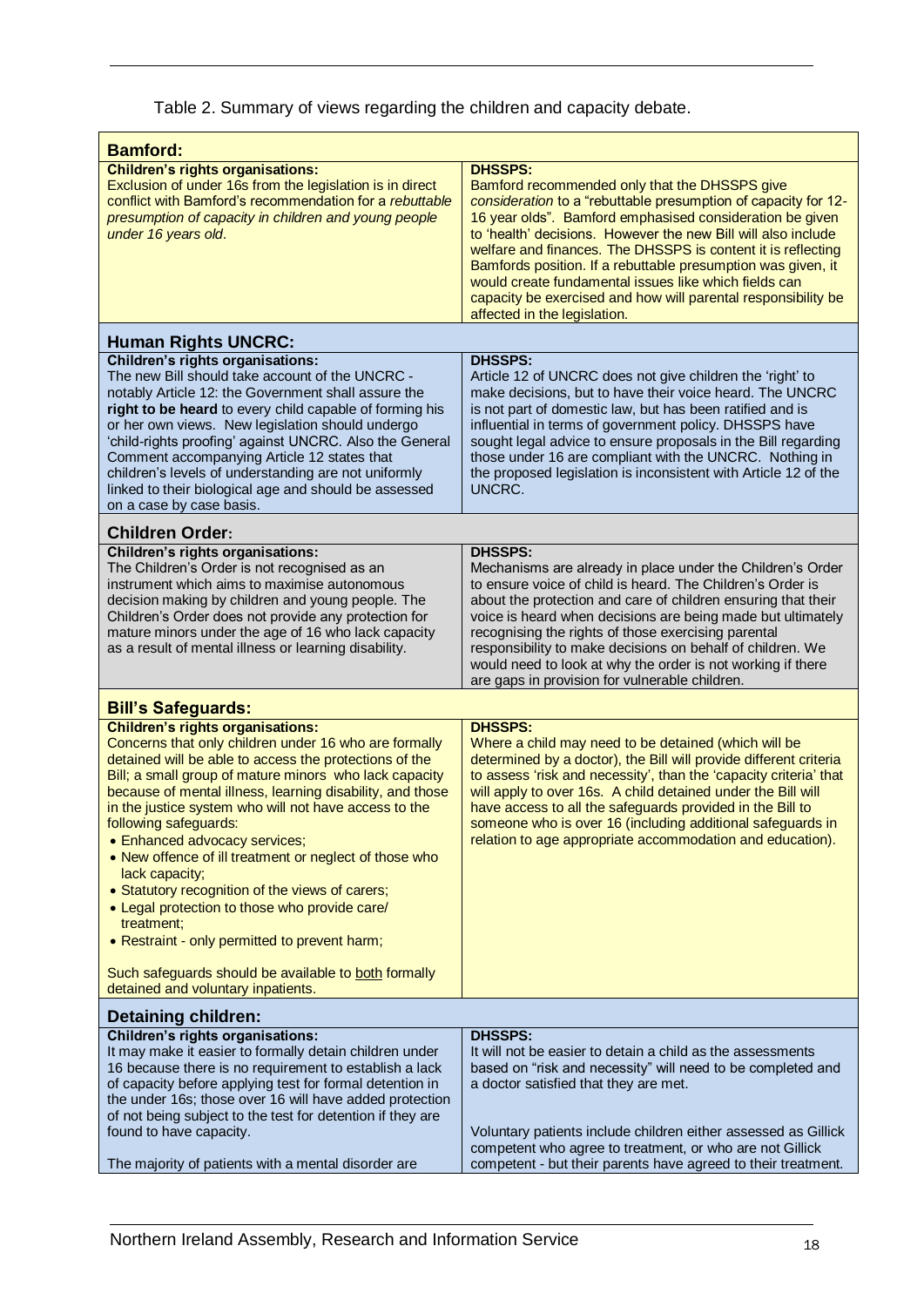| voluntary therefore they will not have access to<br>safeguards. This might mean it becomes advantageous<br>for a child to be detained to access safeguards rather<br>than being a voluntary patient.                                                                                                                                                                                                                                                                                                                                                                                                                                                                                                                                                                                                                                                                                                  | The Bill will not create a situation where it would be<br>preferable to detain a child under 16. The decision to detain<br>and treat a child under 16 is taken by a doctor and would<br>have to be made in the child's best interests.                                                                                                                                                                                                                                                                                                                                                                                                                                                                                                                                                                                                                                                                                                                                                                                                                                                                                                                                                                                                                                                                                                                                                                         |  |  |  |  |
|-------------------------------------------------------------------------------------------------------------------------------------------------------------------------------------------------------------------------------------------------------------------------------------------------------------------------------------------------------------------------------------------------------------------------------------------------------------------------------------------------------------------------------------------------------------------------------------------------------------------------------------------------------------------------------------------------------------------------------------------------------------------------------------------------------------------------------------------------------------------------------------------------------|----------------------------------------------------------------------------------------------------------------------------------------------------------------------------------------------------------------------------------------------------------------------------------------------------------------------------------------------------------------------------------------------------------------------------------------------------------------------------------------------------------------------------------------------------------------------------------------------------------------------------------------------------------------------------------------------------------------------------------------------------------------------------------------------------------------------------------------------------------------------------------------------------------------------------------------------------------------------------------------------------------------------------------------------------------------------------------------------------------------------------------------------------------------------------------------------------------------------------------------------------------------------------------------------------------------------------------------------------------------------------------------------------------------|--|--|--|--|
|                                                                                                                                                                                                                                                                                                                                                                                                                                                                                                                                                                                                                                                                                                                                                                                                                                                                                                       |                                                                                                                                                                                                                                                                                                                                                                                                                                                                                                                                                                                                                                                                                                                                                                                                                                                                                                                                                                                                                                                                                                                                                                                                                                                                                                                                                                                                                |  |  |  |  |
| Impact on child:<br><b>Children's rights organisations:</b><br>There is a possible adverse impact on the child who<br>has been compulsorily detained for care/treatment in<br>terms of the obligation to declare that he/she has been<br>detained for treatment - e.g. to an employer, on drivers<br>licence, insurance companies and so forth.                                                                                                                                                                                                                                                                                                                                                                                                                                                                                                                                                       | No direct response was given by the DHSSPS to this issue.                                                                                                                                                                                                                                                                                                                                                                                                                                                                                                                                                                                                                                                                                                                                                                                                                                                                                                                                                                                                                                                                                                                                                                                                                                                                                                                                                      |  |  |  |  |
| Gillick:                                                                                                                                                                                                                                                                                                                                                                                                                                                                                                                                                                                                                                                                                                                                                                                                                                                                                              |                                                                                                                                                                                                                                                                                                                                                                                                                                                                                                                                                                                                                                                                                                                                                                                                                                                                                                                                                                                                                                                                                                                                                                                                                                                                                                                                                                                                                |  |  |  |  |
| <b>Children's rights organisations:</b><br>The continued application of the Gillick competence test<br>regarding healthcare treatment decisions for children<br>under 16 is inadequate as it allows children to accept<br>medical treatment, without the need for parental<br>permission or knowledge of the decision- but not to<br>refuse it. Mature minors who are deemed to have<br>capacity may be overruled if they do not decide on<br>having treatment and therefore may be forced to accept<br>treatment against their will. This does not sit well with<br>Article 12 of the UNCRC in terms of the child's right to<br>be heard.                                                                                                                                                                                                                                                            | <b>DHSSPS:</b><br>Gillick comes under common law in Northern Ireland. The<br>codification of Gillick (this has been done in Scotland) is an<br>option and has been proposed and could be achieved by<br>amending the Age of Majority Act to 16. However CLC do<br>not think the codification of Gillick goes far enough for under<br>16's; they want to see the decisions extended beyond health<br>related matters. DHSSPS also suggest that the codification<br>of Gillick would alter the nature of the Bill slightly- its purpose<br>is to provide substitute decision making for people who lack<br>capacity rather than extending capacity to enable children to<br>make decisions.                                                                                                                                                                                                                                                                                                                                                                                                                                                                                                                                                                                                                                                                                                                      |  |  |  |  |
| <b>Threshold of 16:</b>                                                                                                                                                                                                                                                                                                                                                                                                                                                                                                                                                                                                                                                                                                                                                                                                                                                                               |                                                                                                                                                                                                                                                                                                                                                                                                                                                                                                                                                                                                                                                                                                                                                                                                                                                                                                                                                                                                                                                                                                                                                                                                                                                                                                                                                                                                                |  |  |  |  |
| <b>Children's rights organisations:</b><br>'16' seems an arbitrary age. There are other<br>'significant' ages: for example '13' the age at which a<br>young person can get a part time job, '18' the age they<br>can vote. Numerous ages are prescribed in law when a<br>young person can do things; the 16 age limit not<br>suitably justified.<br>The minimum age of criminal responsibility is '10', and<br>mental capacity legislation will only apply to those over<br>16 - which could create further problems. This may<br>also create issues for those in the Juvenile Justice<br>system where protections may be available to some<br>children but not others.<br>It could also be argued that having the '16 years of age'<br>threshold may lead to confusion for practitioners in<br>terms of the different ways the Bill is accessed, for<br>example for those aged 15 and those aged 17. | <b>DHSSPS:</b><br>The '16' threshold can be debated. The DHSSPS suggest<br>that this is the age by which society assumes children have<br>capacity to take good decisions about how their lives are run.<br>Some NI legislation already makes provision for 16 and 17<br>year olds (eg when to leave school) and is appropriate that<br>presumption of capacity applies to them. However for under<br>16's this situation is different. The Children's Order says the<br>person who can give consent on behalf of those under 16 is<br>someone exercising parental responsibility. An example of<br>an exception to this is the Gillick competence which enables<br>a child to agree to, but not refuse medical treatment. Any<br>change in current law will have an impact on parental<br>responsibility, for example we do not want legislation that<br>enables a 14 year old to say "I do not want to live with my<br>parents, I want to live with my grandparents", or "I don't want<br>to go to this school, but that one".<br>Capacity legislation also applies to those over 16 in<br>other jurisdictions. Adults with Incapacity (Scotland) Act,<br>equivalent to the NI Bill, only applies to over 16s. The Age of<br>Legal Capacity (1991) legislation in Scotland was amended<br>to 16 and codified Gillick in statute law and permits children<br>under 16 to consent or refuse medical treatment. |  |  |  |  |
| <b>Deprivation of liberty:</b>                                                                                                                                                                                                                                                                                                                                                                                                                                                                                                                                                                                                                                                                                                                                                                                                                                                                        |                                                                                                                                                                                                                                                                                                                                                                                                                                                                                                                                                                                                                                                                                                                                                                                                                                                                                                                                                                                                                                                                                                                                                                                                                                                                                                                                                                                                                |  |  |  |  |
| Children's rights organisations:<br>Under the new Bill, if the State deprived an individual<br>over 16 of their liberty, this must be justified and would<br>be open to scrutiny. There will be no equivalent<br>safeguards for those under 16. There could be<br>considerable legal challenge to this.                                                                                                                                                                                                                                                                                                                                                                                                                                                                                                                                                                                               | <b>DHSSPS:</b><br>Deprivations of liberty usually arise in the context of caring<br>for people with dementia. The European Court has said<br>such situations must be authorised. The Bill will place a<br>responsibility on facility managers to identify such cases and<br>to gain authorisation, and this will apply to those aged 16 and<br>over. For under 16s, the Children's Order provides the<br>required safeguards and meets European Court standards<br>by providing for constant, on-going judicial oversight of the<br>management and care of children being held in<br>circumstances that may equate to a deprivation of liberty.                                                                                                                                                                                                                                                                                                                                                                                                                                                                                                                                                                                                                                                                                                                                                                |  |  |  |  |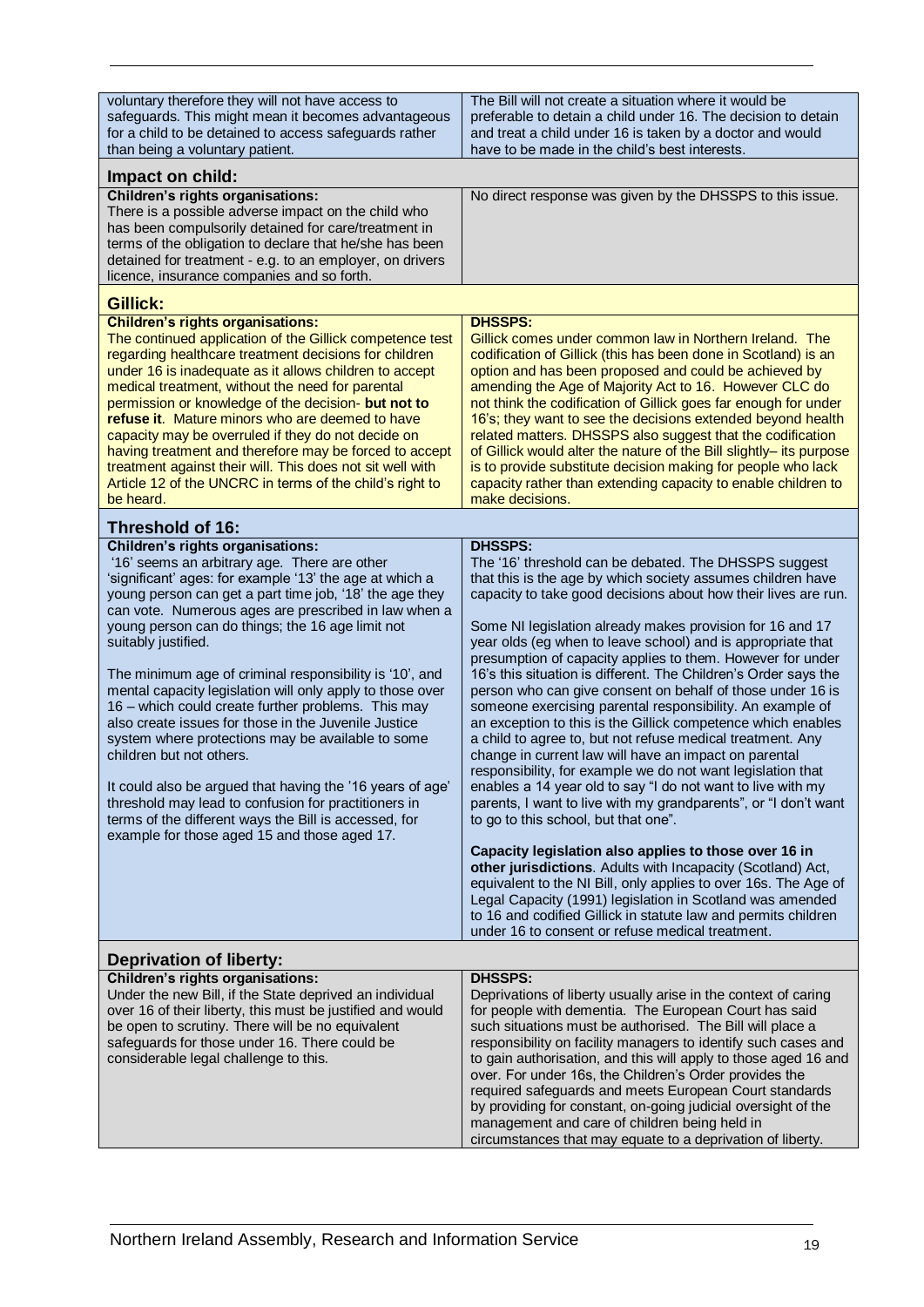#### <span id="page-19-0"></span>**8.5 The DHSSPS perspective**

In essence, the DHSSPS position is that the new Bill is reflecting the assumptions that are currently founded in statute around capacity and consent. The law in Northern Ireland states that in most circumstances, consent regarding children lies with those with parental responsibility under the Children's Order. The DHSSPS have reaffirmed that the Bill *only* applies to acts that require consent and thus the defence of necessity; it is not about enabling capacity in children under 16. The DHSSPS posit that a child's lack of decision making ability most commonly arises from their developmental stage, immaturity or lack of judgement, rather than an 'impairment or disturbance in the way the brain functions'. Furthermore, the DHSSPS does not want to include provisions in the new Bill that would undermine parental authority or have unforeseen implications on other legislation.<sup>59</sup> Moreover, if no age restriction for the capacity gateway is provided in the new Bill, this would give effect that all children under 16 are presumed to have capacity. The Department argue that this approach could create risks in terms of giving children responsibility for major decisions about themselves that are currently taken by those exercising parental responsibility. They also suggest wider ramifications from such changes, for example, in the court system.

#### <span id="page-19-1"></span>**8.6 Children's rights organisations perspectives**

The two children's rights organisations (CLC and NICCY) are very supportive of the new Bill, but have concerns regarding the DHSSPS proposals for under 16s. In their view, it is imperative that Northern Ireland gets the most inclusive piece of legislation possible in relation to mental health and capacity, which also considers the particular needs of children and young people. They also suggest that a Bill which reforms mental health law and provides safeguards should not exclude those under the age of 16 - specifically the mature minor, from the workings of the Bill simply based on their age alone. Their perspective is that under the current proposals, only a very small percentage (around 0.5%) of under 16s who are inpatients in mental health hospitals would be formally detained and would have access to the safeguards; the majority of young people with mental health conditions are currently treated as voluntary patients and would therefore not have access to the safeguards and protections of the Bill. This, they contend, could have an adverse impact on very vulnerable children – such as those with mental health problems or learning disabilities, where it could be considered more advantageous to detain a child in order that they may access the safeguards of the Bill. Of particular concern is that these children will not have any right to access enhanced advocacy services. It is argued that this denies the child the right to be heard and for their views to be taken into account which goes against several human rights principles. It is also suggested that the under 16 issue should not be overlooked

<sup>&</sup>lt;sup>59</sup> Parental responsibility refers to the rights and responsibilities that most parents have in respect of their children. A mother automatically has parental responsibility for her child from birth. However, the conditions for fathers gaining parental responsibility varies throughout the UK.In England, Wales and Northern Ireland, once a young person reaches 18, s/he is regarded in law as an adult and parental responsibility no longer applies.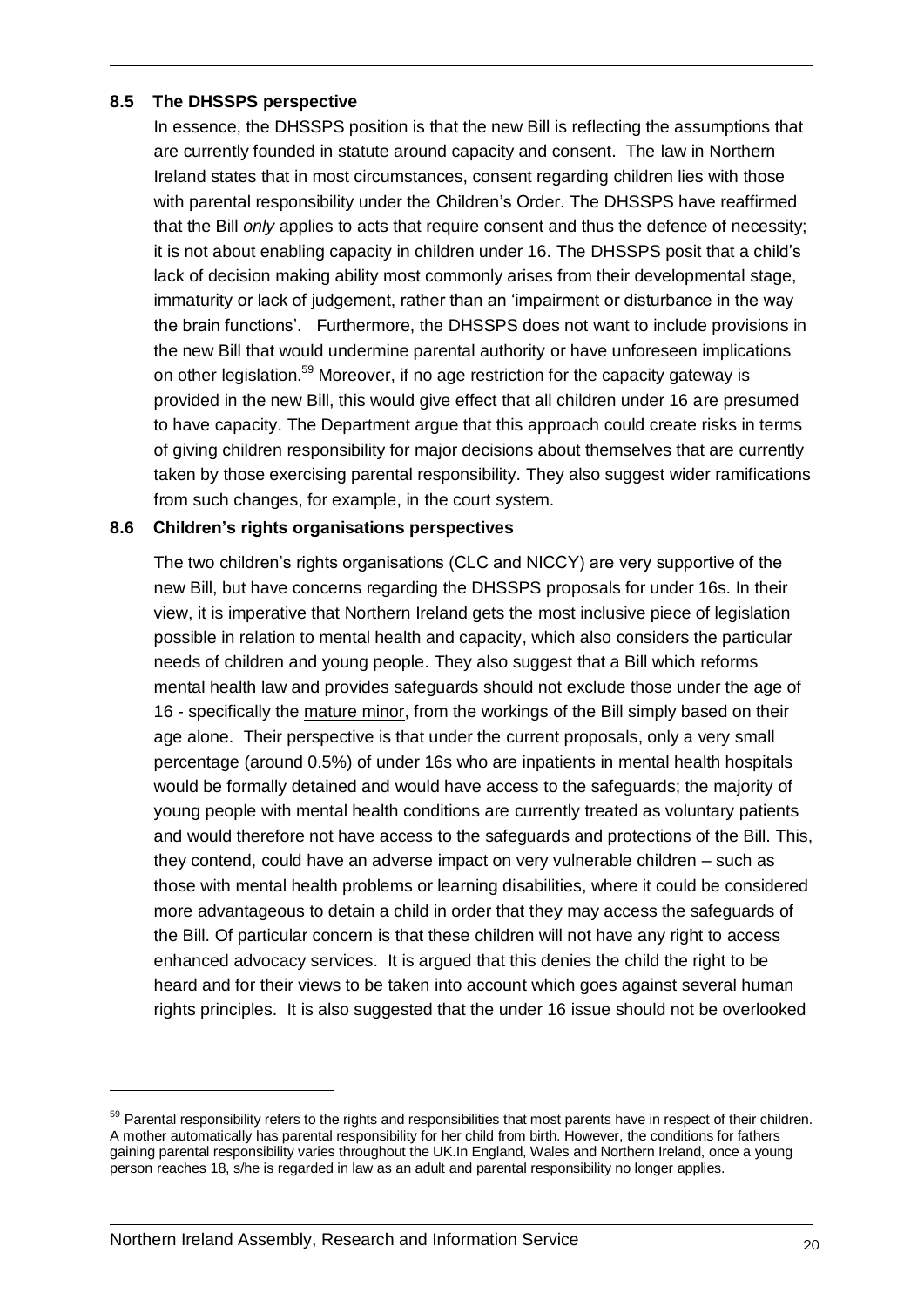because of implications or "unintended consequences" that may arise from changes in legislation.

### <span id="page-20-0"></span>9. Discussion

The researcher recently met with the DHSSPS and the two children's organisations. All acknowledge the complexities arising from the under 16s issue and finding the balance will not be an easy feat. The situation is further complicated by the Bill's unique approach, different pieces of law governing decision making and how these can interface harmoniously.

This is an important debate and not one that either the children's lobby groups or the DHSSPS are shying away from. Finding a resolution may not be straightforward. However, some of the possible options going forward may include, but are not limited to:

- Keeping the current proposals as they stand.
- Codifying 'Gillick' in statute (to include the refusal of treatment).
- Introducing a mechanism to enable the assessment of capacity in mature minors on a case-by-case basis as proposed by CLC and NICCY.<sup>60</sup>

The DHSSPS has also proposed that some of the issues concerning emerging capacity could be dealt with in a Special Project (as discussed below).

#### <span id="page-20-1"></span>**9.1 Special Project on emerging capacity of children**

The DHSSPS have stated that children and substitute decision making is a much wider issue in terms of policy and society, and that further consideration and debate will be facilitated through a separate, cross-departmental project to examine "emerging capacity in children".<sup>61</sup> When the project reaches a conclusion, the DHSSPS have advised that the outcome could be reflected in the new Bill (or Act) if required. This might mean for example, that consideration is given to extending presumption of capacity, perhaps within a defined range of circumstances. However, despite welcoming the special project, the CLC and NICCY have several reservations. These include concerns that the special project is unlikely to address the concerns about access to the Bill safeguards for children under 16 who lack capacity and have a mental illness or learning disability, and that the project will not be completed in time for the introduction of the new Bill.

### <span id="page-20-2"></span>10. Other Jurisdictions

1

It has not been possible to conduct a complete review of legislation regarding children, capacity and consent in other jurisdictions because of the number of different laws that

 $60$  NI Assembly Official Report Hansard 9.5.12. Mental Capacity (Health, Welfare and Finance) Bill. Northern Ireland Commissioner for Children and Young People (NICCY) Briefing, p2.

 $61$  Personal correspondence with DHSSPS in Castle Buildings, July 2012.